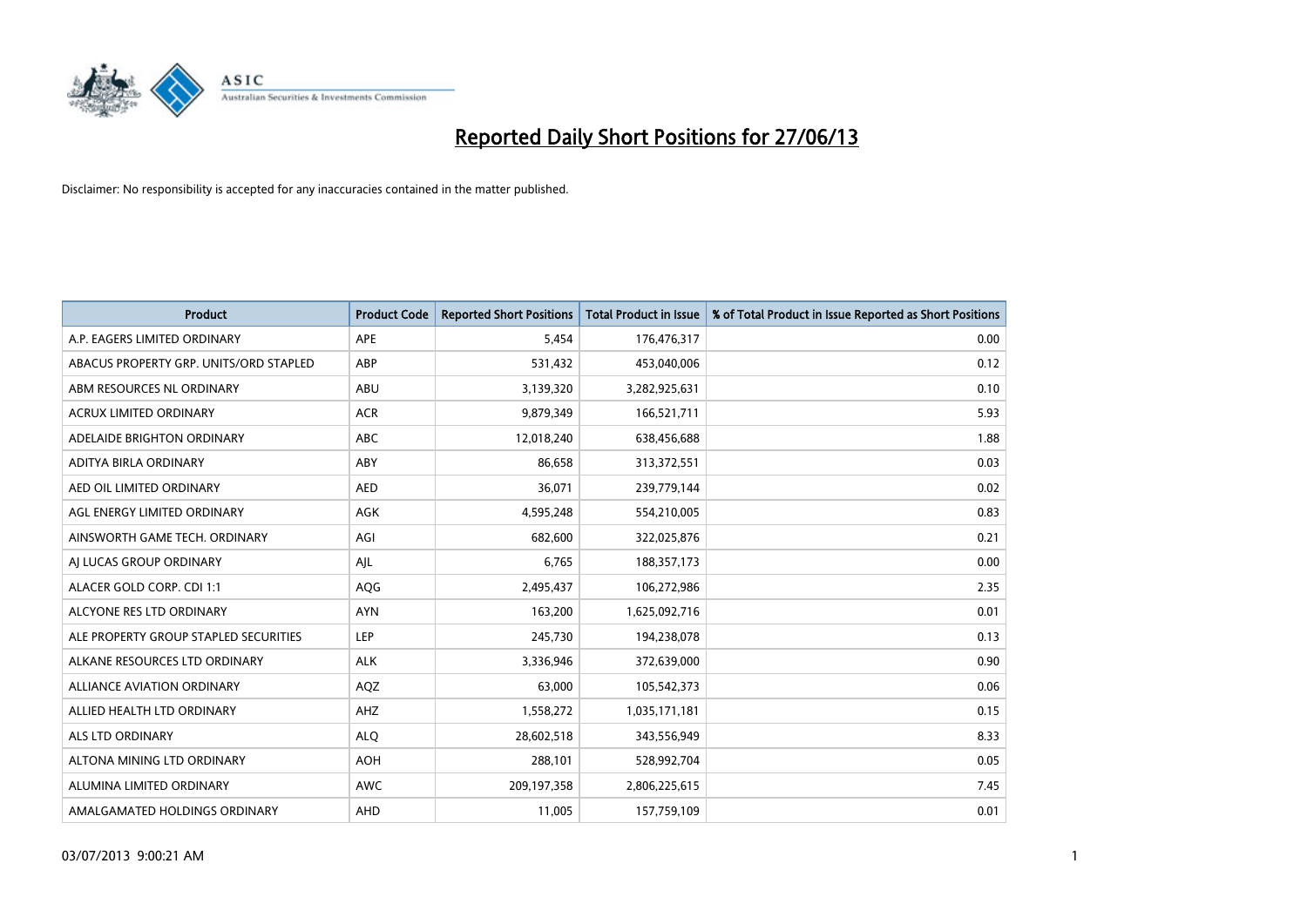

| <b>Product</b>                          | <b>Product Code</b> | <b>Reported Short Positions</b> | <b>Total Product in Issue</b> | % of Total Product in Issue Reported as Short Positions |
|-----------------------------------------|---------------------|---------------------------------|-------------------------------|---------------------------------------------------------|
| AMCOM TELECOMM, ORDINARY                | AMM                 | 2,086,354                       | 244,557,101                   | 0.85                                                    |
| AMCOR LIMITED ORDINARY                  | AMC                 | 3,526,518                       | 1,206,684,923                 | 0.29                                                    |
| AMP LIMITED ORDINARY                    | AMP                 | 15,456,338                      | 2,944,564,649                 | 0.52                                                    |
| AMPELLA MINING ORDINARY                 | AMX                 | 511,276                         | 248,000,493                   | 0.21                                                    |
| ANGLOGOLD ASHANTI CDI 5:1               | AGG                 | $\mathbf{1}$                    | 89,207,765                    | 0.00                                                    |
| ANSELL LIMITED ORDINARY                 | <b>ANN</b>          | 10,965,815                      | 130,617,963                   | 8.40                                                    |
| ANTARES ENERGY LTD ORDINARY             | AZZ                 | 630,936                         | 255,000,000                   | 0.25                                                    |
| ANZ BANKING GRP LTD ORDINARY            | ANZ                 | 15,999,821                      | 2,740,773,008                 | 0.58                                                    |
| APA GROUP STAPLED SECURITIES            | <b>APA</b>          | 10,748,803                      | 835,750,807                   | 1.29                                                    |
| APN NEWS & MEDIA ORDINARY               | <b>APN</b>          | 18,979,194                      | 661,526,586                   | 2.87                                                    |
| AQUARIUS PLATINUM. ORDINARY             | <b>AOP</b>          | 9,381,659                       | 486,851,336                   | 1.93                                                    |
| AQUILA RESOURCES ORDINARY               | <b>AQA</b>          | 13,274,428                      | 411,804,442                   | 3.22                                                    |
| ARAFURA RESOURCE LTD ORDINARY           | ARU                 | 8,367                           | 441,270,644                   | 0.00                                                    |
| ARB CORPORATION ORDINARY                | ARP                 | 454,819                         | 72,481,302                    | 0.63                                                    |
| ARDENT LEISURE GROUP STAPLED SECURITIES | AAD                 | 2,769,984                       | 397,803,987                   | 0.70                                                    |
| ARENA REIT ORDINARY UNITS               | <b>ARF</b>          | 1,091,670                       | 206,342,963                   | 0.53                                                    |
| ARISTOCRAT LEISURE ORDINARY             | ALL                 | 8,064,070                       | 551,418,047                   | 1.46                                                    |
| ARRIUM LTD ORDINARY                     | ARI                 | 16,264,521                      | 1,355,433,903                 | 1.20                                                    |
| ASCIANO LIMITED ORDINARY                | <b>AIO</b>          | 18,050,837                      | 975,385,664                   | 1.85                                                    |
| ASG GROUP LIMITED ORDINARY              | ASZ                 | 1,599,195                       | 206,720,839                   | 0.77                                                    |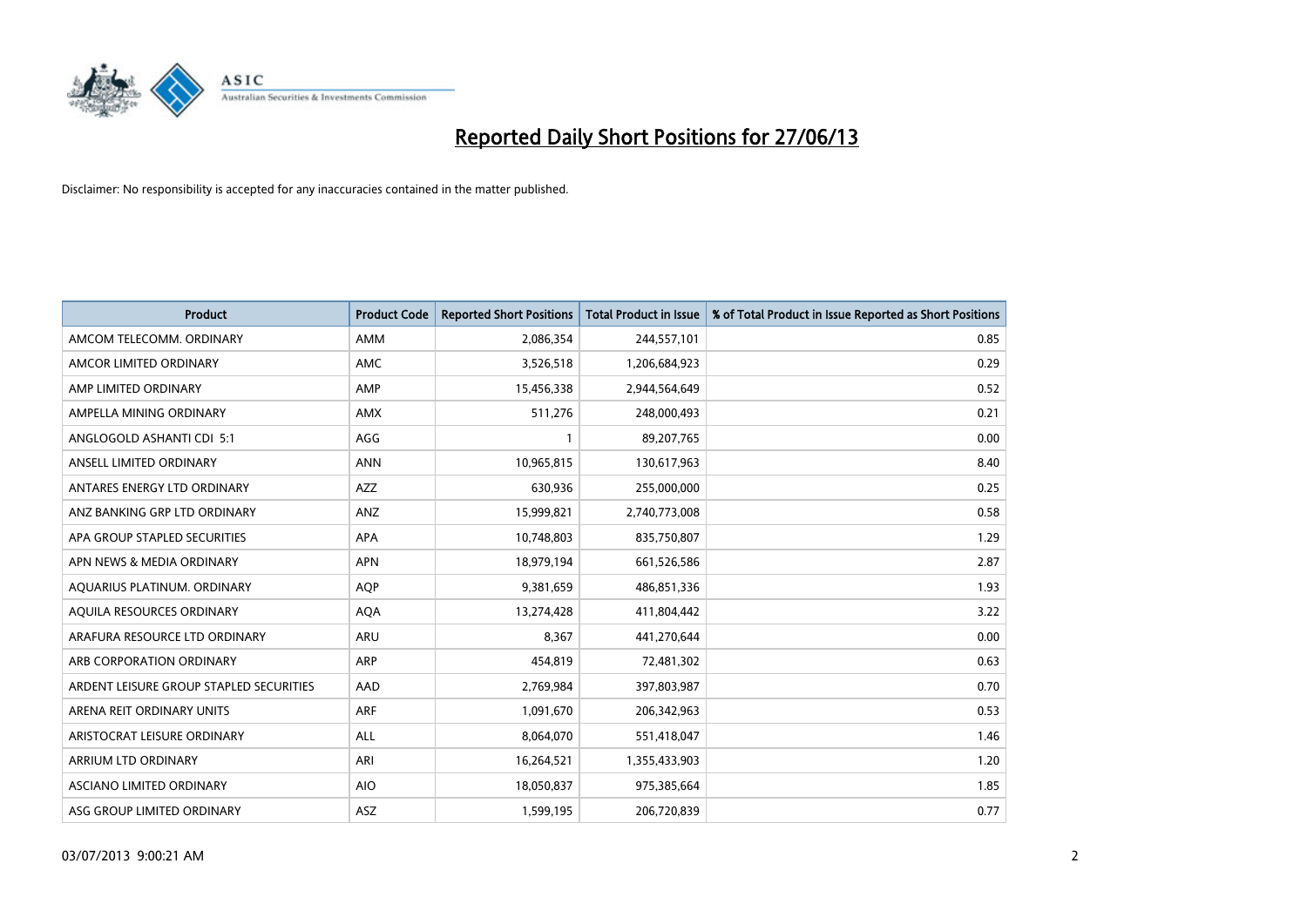

| <b>Product</b>                            | <b>Product Code</b> | <b>Reported Short Positions</b> | <b>Total Product in Issue</b> | % of Total Product in Issue Reported as Short Positions |
|-------------------------------------------|---------------------|---------------------------------|-------------------------------|---------------------------------------------------------|
| ASPEN GROUP ORD/UNITS STAPLED             | <b>APZ</b>          | 307,427                         | 1,192,665,422                 | 0.03                                                    |
| ASTRO JAP PROP GROUP STAPLED US PROHIBIT. | AJA                 | 143,379                         | 67,211,752                    | 0.21                                                    |
| ASX LIMITED ORDINARY                      | ASX                 | 3,430,946                       | 184,066,764                   | 1.86                                                    |
| ASX LIMITED RTS28-JUN-13 FORUS            | <b>ASXR</b>         | 6,998                           | 18,435,445                    | 0.04                                                    |
| ATLAS IRON LIMITED ORDINARY               | AGO                 | 39,804,985                      | 909,718,409                   | 4.38                                                    |
| AUCKLAND INTERNATION ORDINARY             | AIA                 | 50,734                          | 1,322,564,489                 | 0.00                                                    |
| AURIZON HOLDINGS LTD ORDINARY             | AZJ                 | 10,466,052                      | 2,137,284,503                 | 0.49                                                    |
| AURORA OIL & GAS ORDINARY                 | <b>AUT</b>          | 6,538,161                       | 447,885,778                   | 1.46                                                    |
| AUSDRILL LIMITED ORDINARY                 | <b>ASL</b>          | 10,683,477                      | 312,277,224                   | 3.42                                                    |
| AUSENCO LIMITED ORDINARY                  | AAX                 | 1,530,819                       | 123,527,574                   | 1.24                                                    |
| AUSTAL LIMITED ORDINARY                   | ASB                 | 713,479                         | 346,007,639                   | 0.21                                                    |
| AUSTBROKERS HOLDINGS ORDINARY             | <b>AUB</b>          | 35,083                          | 58,148,980                    | 0.06                                                    |
| AUSTIN ENGINEERING ORDINARY               | ANG                 | 668,206                         | 73,164,403                    | 0.91                                                    |
| AUSTRALAND PROPERTY STAPLED SECURITY      | <b>ALZ</b>          | 1,126,919                       | 578,324,670                   | 0.19                                                    |
| AUSTRALIAN AGRICULT, ORDINARY             | AAC                 | 2,699,819                       | 313,113,358                   | 0.86                                                    |
| AUSTRALIAN EDUCATION UNITS                | <b>AEU</b>          | 351                             | 175,465,397                   | 0.00                                                    |
| AUSTRALIAN INFR LTD ORDINARY              | <b>AIX</b>          | 14,362                          | 620,733,944                   | 0.00                                                    |
| AUSTRALIAN PHARM, ORDINARY                | API                 | 381                             | 488,115,883                   | 0.00                                                    |
| AUTOMOTIVE HOLDINGS ORDINARY              | AHE                 | 477,885                         | 260,579,682                   | 0.18                                                    |
| AVJENNINGS LIMITED ORDINARY               | <b>AVJ</b>          | 2,169,947                       | 384,423,851                   | 0.56                                                    |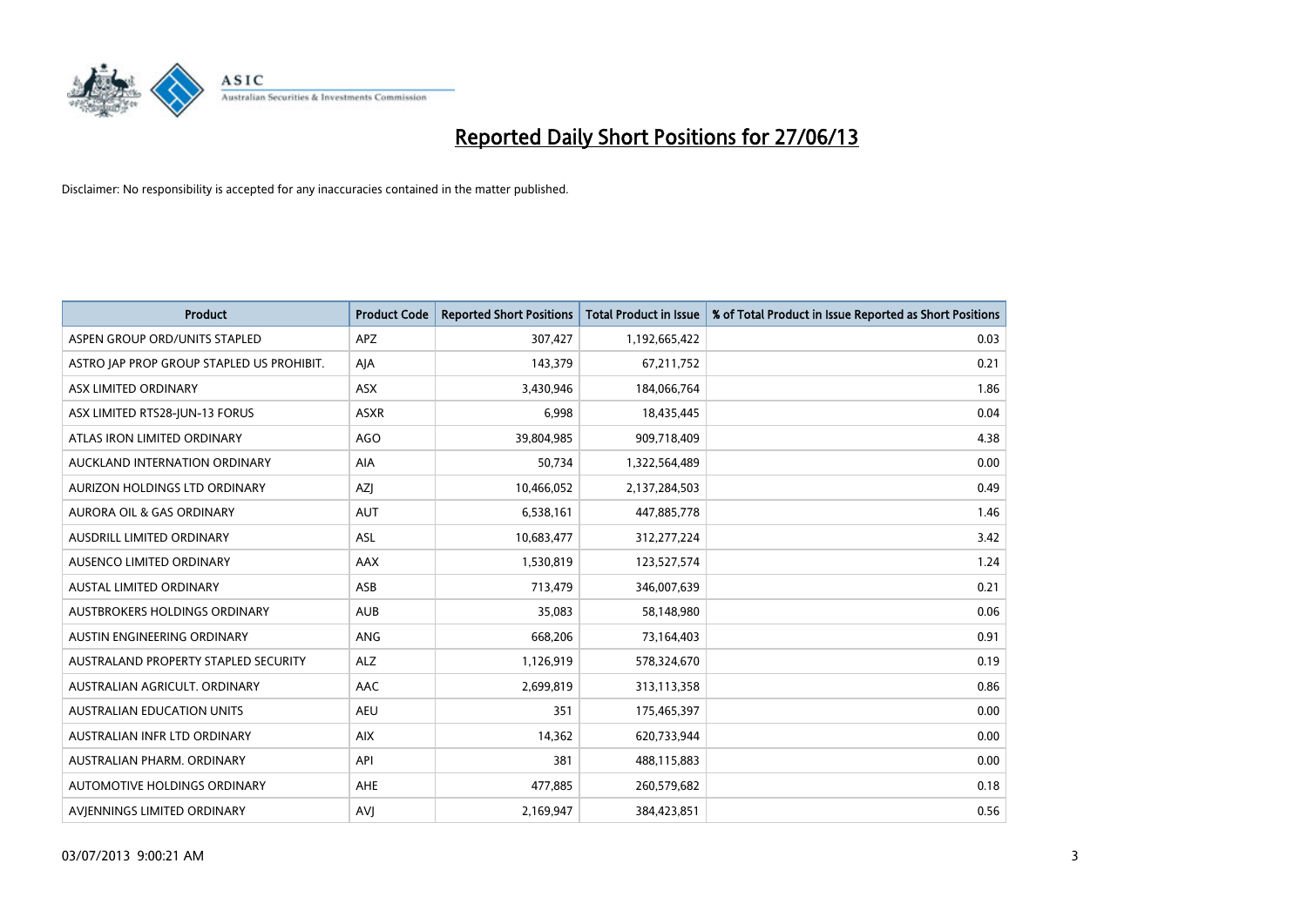

| <b>Product</b>                         | <b>Product Code</b> | <b>Reported Short Positions</b> | <b>Total Product in Issue</b> | % of Total Product in Issue Reported as Short Positions |
|----------------------------------------|---------------------|---------------------------------|-------------------------------|---------------------------------------------------------|
| AWE LIMITED ORDINARY                   | <b>AWE</b>          | 3,948,011                       | 522,116,985                   | 0.76                                                    |
| AZUMAH RESOURCES ORDINARY              | <b>AZM</b>          | 1,582                           | 334,064,096                   | 0.00                                                    |
| <b>BANDANNA ENERGY ORDINARY</b>        | <b>BND</b>          | 23,452,315                      | 528,481,199                   | 4.44                                                    |
| BANK OF QUEENSLAND. ORDINARY           | <b>BOO</b>          | 6,977,402                       | 318,192,231                   | 2.19                                                    |
| <b>BASE RES LIMITED ORDINARY</b>       | <b>BSE</b>          | 3,817,915                       | 561,840,029                   | 0.68                                                    |
| BATHURST RES NZ LTD ORDINARY           | <b>BRL</b>          | 35,855,958                      | 699,247,997                   | 5.13                                                    |
| BATHURST RESOURCES ORDINARY            | <b>BTU</b>          | 3,468,935                       | 699,247,997                   | 0.50                                                    |
| BC IRON LIMITED ORDINARY               | <b>BCI</b>          | 562,298                         | 123,279,384                   | 0.46                                                    |
| BEACH ENERGY LIMITED ORDINARY          | <b>BPT</b>          | 19,963,835                      | 1,268,647,188                 | 1.57                                                    |
| BEADELL RESOURCE LTD ORDINARY          | <b>BDR</b>          | 57,416,040                      | 786,477,280                   | 7.30                                                    |
| BEGA CHEESE LTD ORDINARY               | <b>BGA</b>          | 12,799                          | 151,866,050                   | 0.01                                                    |
| BENDIGO AND ADELAIDE ORDINARY          | <b>BEN</b>          | 14,920,872                      | 407,185,500                   | 3.66                                                    |
| BERKELEY RESOURCES ORDINARY            | <b>BKY</b>          | 432,433                         | 179,393,323                   | 0.24                                                    |
| <b>BHP BILLITON LIMITED ORDINARY</b>   | <b>BHP</b>          | 11,333,939                      | 3,211,691,105                 | 0.35                                                    |
| <b>BILLABONG ORDINARY</b>              | <b>BBG</b>          | 13,750,571                      | 478,944,292                   | 2.87                                                    |
| BLACKMORES LIMITED ORDINARY            | <b>BKL</b>          | 6,576                           | 16,972,069                    | 0.04                                                    |
| BLACKTHORN RESOURCES ORD US PROHIBITED | <b>BTR</b>          | 549,101                         | 164,285,950                   | 0.33                                                    |
| BLUESCOPE STEEL LTD ORDINARY           | <b>BSL</b>          | 8,548,913                       | 558,243,305                   | 1.53                                                    |
| <b>BOART LONGYEAR ORDINARY</b>         | <b>BLY</b>          | 45,769,401                      | 461,163,412                   | 9.92                                                    |
| BORAL LIMITED. ORDINARY                | <b>BLD</b>          | 47,772,089                      | 774,000,641                   | 6.17                                                    |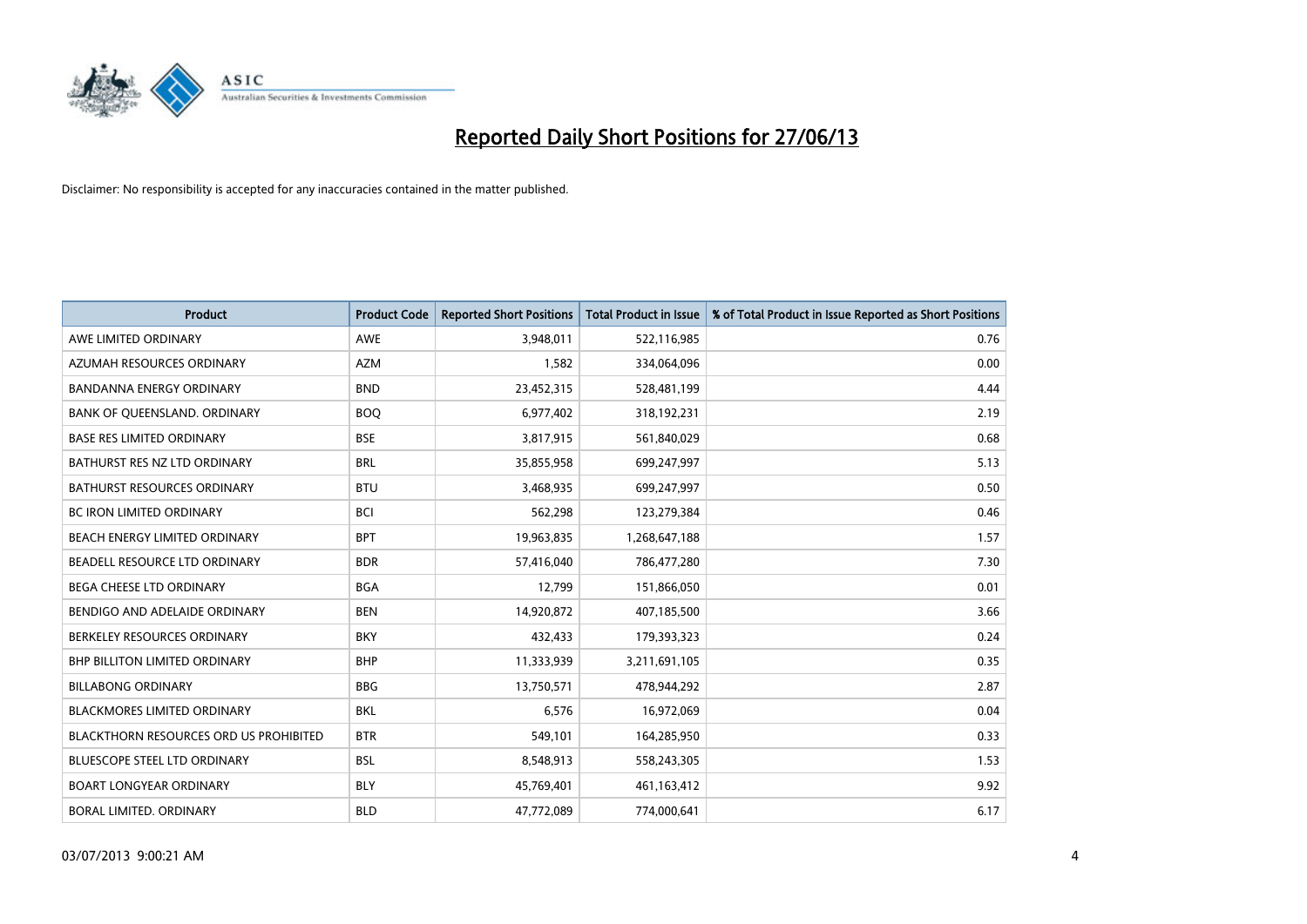

| <b>Product</b>                       | <b>Product Code</b> | <b>Reported Short Positions</b> | <b>Total Product in Issue</b> | % of Total Product in Issue Reported as Short Positions |
|--------------------------------------|---------------------|---------------------------------|-------------------------------|---------------------------------------------------------|
| <b>BRADKEN LIMITED ORDINARY</b>      | <b>BKN</b>          | 11,739,458                      | 169,240,662                   | 6.94                                                    |
| <b>BRAMBLES LIMITED ORDINARY</b>     | <b>BXB</b>          | 3,242,223                       | 1,557,367,436                 | 0.21                                                    |
| BREVILLE GROUP LTD ORDINARY          | <b>BRG</b>          | 5,801,836                       | 130,095,322                   | 4.46                                                    |
| <b>BRICKWORKS LIMITED ORDINARY</b>   | <b>BKW</b>          | 6,508                           | 147,818,132                   | 0.00                                                    |
| BROCKMAN MINING LTD ORDINARY         | <b>BCK</b>          | 90,995                          | 7,894,482,131                 | 0.00                                                    |
| BT INVESTMENT MNGMNT ORDINARY        | <b>BTT</b>          | 87,496                          | 274,214,460                   | 0.03                                                    |
| <b>BUCCANEER ENERGY LTD ORDINARY</b> | <b>BCC</b>          | 500,000                         | 1,545,852,999                 | 0.03                                                    |
| <b>BURU ENERGY ORDINARY</b>          | <b>BRU</b>          | 17,179,559                      | 274,036,429                   | 6.27                                                    |
| <b>BWP TRUST ORDINARY UNITS</b>      | <b>BWP</b>          | 4,284,055                       | 537,753,954                   | 0.80                                                    |
| CABCHARGE AUSTRALIA ORDINARY         | CAB                 | 11,164,427                      | 120,430,683                   | 9.27                                                    |
| CALTEX AUSTRALIA ORDINARY            | <b>CTX</b>          | 3,063,335                       | 270,000,000                   | 1.13                                                    |
| CAPE LAMBERT RES LTD ORDINARY        | <b>CFE</b>          | 63,832                          | 681,741,942                   | 0.01                                                    |
| CARABELLA RES LTD ORDINARY           | <b>CLR</b>          | 100,000                         | 152,361,547                   | 0.07                                                    |
| <b>CARBON ENERGY ORDINARY</b>        | <b>CNX</b>          | 4,533                           | 786,889,705                   | 0.00                                                    |
| <b>CARDNO LIMITED ORDINARY</b>       | CDD                 | 10,148,046                      | 143,726,327                   | 7.06                                                    |
| CARNARVON PETROLEUM ORDINARY         | <b>CVN</b>          | 39,246                          | 934,109,501                   | 0.00                                                    |
| CARSALES.COM LTD ORDINARY            | <b>CRZ</b>          | 2,117,446                       | 236,171,964                   | 0.90                                                    |
| CASH CONVERTERS ORDINARY             | CCV                 | 2,570,883                       | 423,861,025                   | 0.61                                                    |
| CEDAR WOODS PROP. ORDINARY           | <b>CWP</b>          | 98,119                          | 73,359,551                    | 0.13                                                    |
| CENTRAL PETROLEUM ORDINARY           | <b>CTP</b>          | 906,738                         | 1,440,078,845                 | 0.06                                                    |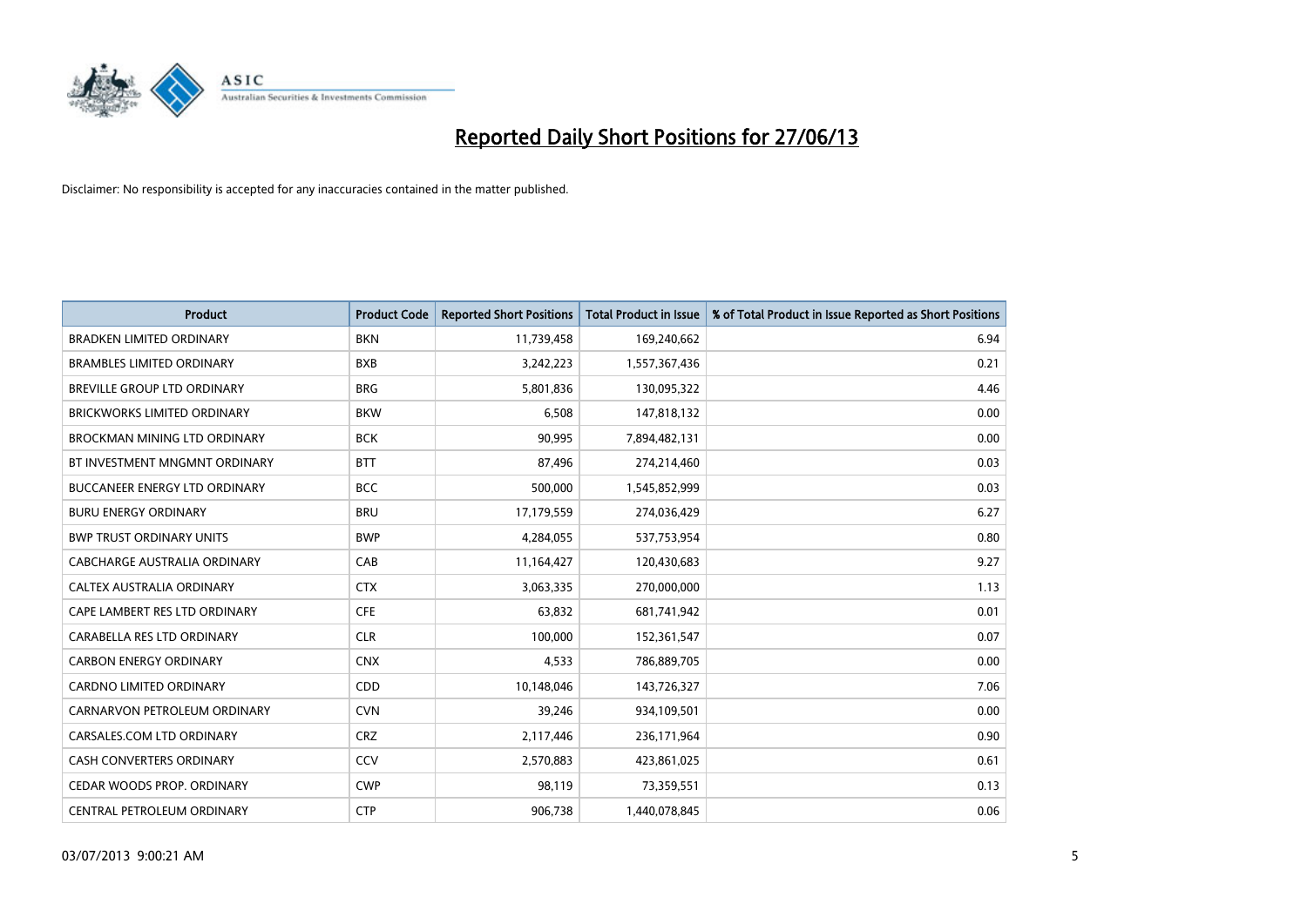

| <b>Product</b>                          | <b>Product Code</b> | <b>Reported Short Positions</b> | <b>Total Product in Issue</b> | % of Total Product in Issue Reported as Short Positions |
|-----------------------------------------|---------------------|---------------------------------|-------------------------------|---------------------------------------------------------|
| <b>CERAMIC FUEL CELLS ORDINARY</b>      | <b>CFU</b>          | 584,518                         | 1,591,941,620                 | 0.04                                                    |
| CFS RETAIL TRUST GRP STAPLED SECURITIES | <b>CFX</b>          | 57,311,118                      | 2,828,495,659                 | 2.03                                                    |
| CHALLENGER DIV.PRO. STAPLED UNITS       | <b>CDI</b>          | 106,933                         | 214,101,013                   | 0.05                                                    |
| <b>CHALLENGER LIMITED ORDINARY</b>      | <b>CGF</b>          | 3,224,954                       | 532,164,145                   | 0.61                                                    |
| CHANDLER MACLEOD LTD ORDINARY           | <b>CMG</b>          | 424,714                         | 469,679,390                   | 0.09                                                    |
| CHARTER HALL GROUP STAPLED US PROHIBIT. | <b>CHC</b>          | 383,393                         | 302,262,312                   | 0.13                                                    |
| <b>CHARTER HALL RETAIL UNITS</b>        | <b>CQR</b>          | 13,080,664                      | 337,582,974                   | 3.87                                                    |
| <b>CHORUS LIMITED ORDINARY</b>          | <b>CNU</b>          | 146,596                         | 389,299,049                   | 0.04                                                    |
| CITIGOLD CORP LTD ORDINARY              | <b>CTO</b>          | 153,427                         | 1,352,907,765                 | 0.01                                                    |
| <b>CLOUGH LIMITED ORDINARY</b>          | <b>CLO</b>          | 6,742,564                       | 778,020,042                   | 0.87                                                    |
| COAL OF AFRICA LTD ORDINARY             | <b>CZA</b>          | 426                             | 1,048,368,613                 | 0.00                                                    |
| COALSPUR MINES LTD ORDINARY             | <b>CPL</b>          | 7,458,998                       | 639,748,901                   | 1.17                                                    |
| COCA-COLA AMATIL ORDINARY               | <b>CCL</b>          | 6,663,205                       | 763,590,249                   | 0.87                                                    |
| <b>COCHLEAR LIMITED ORDINARY</b>        | <b>COH</b>          | 4,101,453                       | 57,040,932                    | 7.19                                                    |
| <b>COCKATOO COAL ORDINARY</b>           | COK                 | 9,326,798                       | 1,021,101,465                 | 0.91                                                    |
| <b>CODAN LIMITED ORDINARY</b>           | <b>CDA</b>          | 801,919                         | 176,926,104                   | 0.45                                                    |
| <b>COFFEY INTERNATIONAL ORDINARY</b>    | <b>COF</b>          | 1,917                           | 255,833,165                   | 0.00                                                    |
| <b>COKAL LTD ORDINARY</b>               | <b>CKA</b>          | 3,913,587                       | 411,046,892                   | 0.95                                                    |
| <b>COLLINS FOODS LTD ORDINARY</b>       | <b>CKF</b>          | 561,028                         | 93,000,003                    | 0.60                                                    |
| COMMONWEALTH BANK, ORDINARY             | <b>CBA</b>          | 10,940,232                      | 1,611,928,836                 | 0.68                                                    |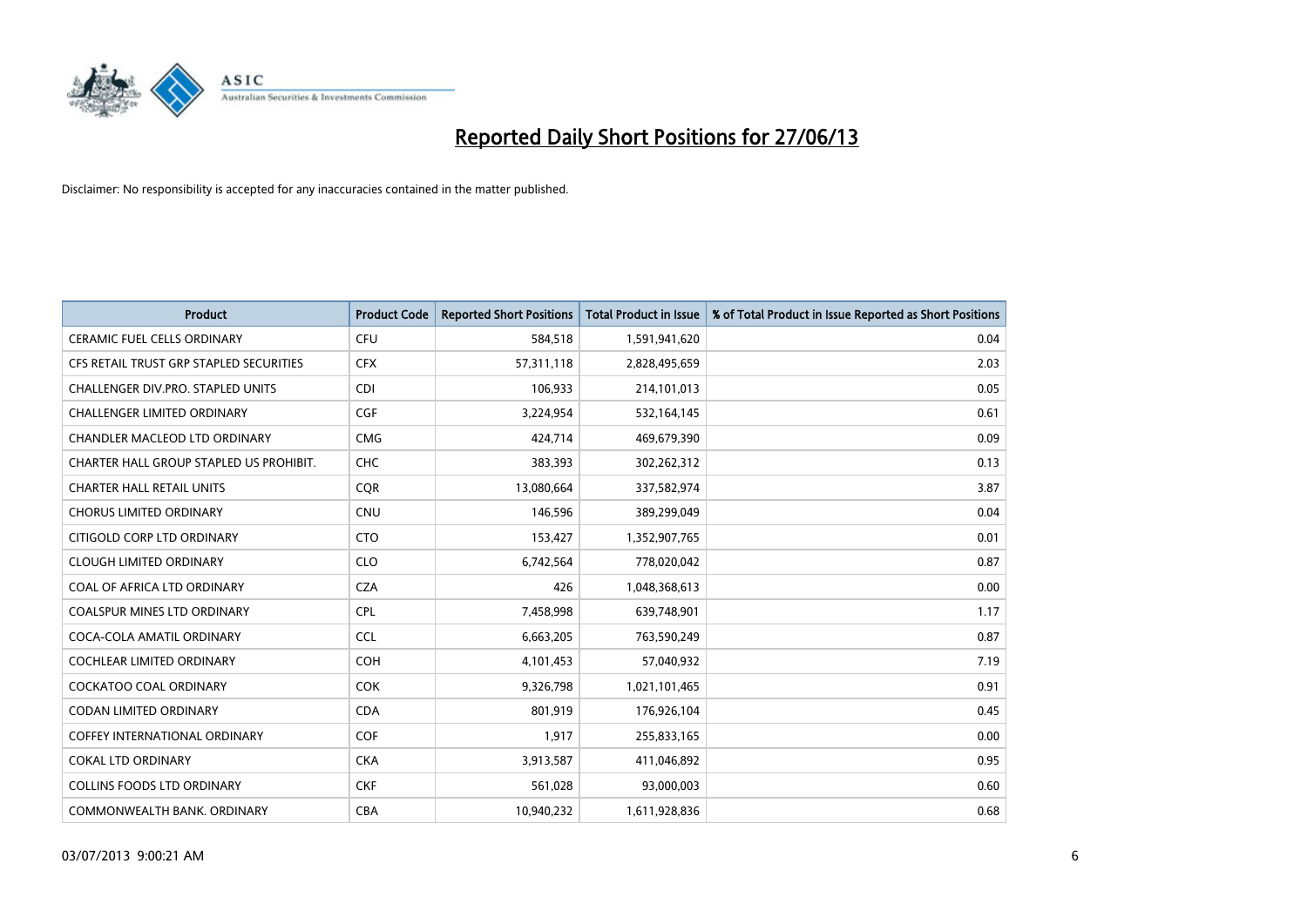

| <b>Product</b>                          | <b>Product Code</b> | <b>Reported Short Positions</b> | <b>Total Product in Issue</b> | % of Total Product in Issue Reported as Short Positions |
|-----------------------------------------|---------------------|---------------------------------|-------------------------------|---------------------------------------------------------|
| <b>COMMONWEALTH PROP ORDINARY UNITS</b> | <b>CPA</b>          | 34,524,522                      | 2,347,003,413                 | 1.47                                                    |
| <b>COMPASS RESOURCES ORDINARY</b>       | <b>CMR</b>          | 7,472                           | 1,403,744,100                 | 0.00                                                    |
| <b>COMPUTERSHARE LTD ORDINARY</b>       | <b>CPU</b>          | 11,556,899                      | 556,203,079                   | 2.08                                                    |
| CORP TRAVEL LIMITED ORDINARY            | <b>CTD</b>          | 208,107                         | 78,081,184                    | 0.27                                                    |
| <b>CREDIT CORP GROUP ORDINARY</b>       | <b>CCP</b>          | 87,840                          | 45,932,899                    | 0.19                                                    |
| <b>CROMWELL PROP STAPLED SECURITIES</b> | <b>CMW</b>          | 1,441,454                       | 1,713,721,456                 | 0.08                                                    |
| <b>CROWN LIMITED ORDINARY</b>           | <b>CWN</b>          | 2,005,052                       | 728,394,185                   | 0.28                                                    |
| <b>CSG LIMITED ORDINARY</b>             | CSV                 | 211,303                         | 278,155,477                   | 0.08                                                    |
| <b>CSL LIMITED ORDINARY</b>             | <b>CSL</b>          | 2,476,562                       | 488,086,870                   | 0.51                                                    |
| <b>CSR LIMITED ORDINARY</b>             | <b>CSR</b>          | 44,783,943                      | 506,000,315                   | 8.85                                                    |
| <b>CUDECO LIMITED ORDINARY</b>          | CDU                 | 4,825,666                       | 204,877,294                   | 2.36                                                    |
| DART ENERGY LTD ORDINARY                | <b>DTE</b>          | 14,577,973                      | 879,239,752                   | 1.66                                                    |
| DATA#3 LIMITED ORDINARY                 | DTL                 | 120,742                         | 153,974,950                   | 0.08                                                    |
| DAVID JONES LIMITED ORDINARY            | <b>DJS</b>          | 56,514,564                      | 535,002,401                   | 10.56                                                   |
| <b>DECMIL GROUP LIMITED ORDINARY</b>    | <b>DCG</b>          | 5,575,814                       | 168,203,219                   | 3.31                                                    |
| DEEP YELLOW LIMITED ORDINARY            | <b>DYL</b>          | 840                             | 1,560,859,287                 | 0.00                                                    |
| DEXUS PROPERTY GROUP STAPLED UNITS      | <b>DXS</b>          | 15,879,392                      | 4,839,024,176                 | 0.33                                                    |
| DISCOVERY METALS LTD ORDINARY           | <b>DML</b>          | 10,616,140                      | 486,986,451                   | 2.18                                                    |
| DOMINO PIZZA ENTERPR ORDINARY           | <b>DMP</b>          | 357,881                         | 70,192,674                    | 0.51                                                    |
| DORAY MINERALS LTD ORDINARY             | <b>DRM</b>          | 57,921                          | 141,866,768                   | 0.04                                                    |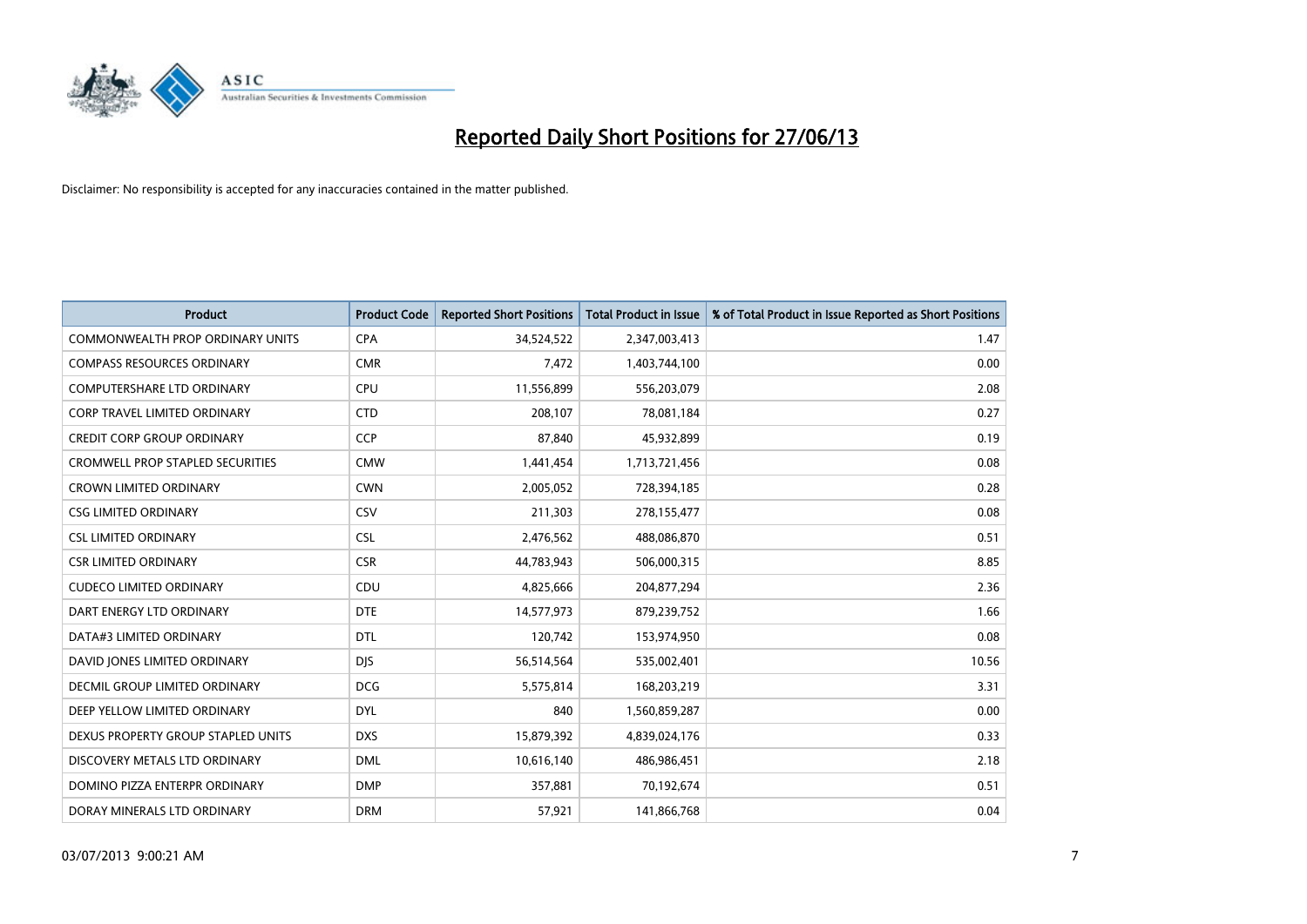

| <b>Product</b>                       | <b>Product Code</b> | <b>Reported Short Positions</b> | <b>Total Product in Issue</b> | % of Total Product in Issue Reported as Short Positions |
|--------------------------------------|---------------------|---------------------------------|-------------------------------|---------------------------------------------------------|
| DOWNER EDI LIMITED ORDINARY          | <b>DOW</b>          | 9,646,930                       | 433,409,429                   | 2.23                                                    |
| DRILLSEARCH ENERGY ORDINARY          | <b>DLS</b>          | 19,914,615                      | 427,753,371                   | 4.66                                                    |
| DUET GROUP STAPLED US PROHIBIT.      | <b>DUE</b>          | 27,673,624                      | 1,169,314,842                 | 2.37                                                    |
| DULUXGROUP LIMITED ORDINARY          | <b>DLX</b>          | 5,673,357                       | 376,810,326                   | 1.51                                                    |
| <b>DWS LTD ORDINARY</b>              | <b>DWS</b>          | 464,650                         | 132,362,763                   | 0.35                                                    |
| ECHO ENTERTAINMENT ORDINARY          | EGP                 | 11,753,629                      | 825,672,730                   | 1.42                                                    |
| <b>ELDERS LIMITED ORDINARY</b>       | <b>ELD</b>          | 18,008,293                      | 448,598,480                   | 4.01                                                    |
| ELEMENTAL MINERALS ORDINARY          | <b>ELM</b>          | 34,702                          | 288,587,228                   | 0.01                                                    |
| ELEMENTOS LIMITED ORDINARY           | ELT                 | 16                              | 154,349,209                   | 0.00                                                    |
| <b>EMECO HOLDINGS ORDINARY</b>       | <b>EHL</b>          | 19,582,374                      | 599,675,707                   | 3.27                                                    |
| <b>ENDEAVOUR MIN CORP CDI 1:1</b>    | <b>EVR</b>          | 4,925                           | 126,540,908                   | 0.00                                                    |
| <b>ENERGY RESOURCES ORDINARY 'A'</b> | ERA                 | 10,979,022                      | 517,725,062                   | 2.12                                                    |
| <b>ENERGY WORLD CORPOR. ORDINARY</b> | <b>EWC</b>          | 25,930,036                      | 1,734,166,672                 | 1.50                                                    |
| <b>ENVESTRA LIMITED ORDINARY</b>     | <b>ENV</b>          | 9,632,777                       | 1,796,808,474                 | 0.54                                                    |
| EQUATORIAL RES LTD ORDINARY          | EQX                 | 8                               | 119,835,353                   | 0.00                                                    |
| ERM POWER LIMITED ORDINARY           | EPW                 | 111,198                         | 203,332,935                   | 0.05                                                    |
| ETHANE PIPELINE STAPLED SECURITIES   | <b>EPX</b>          | 133                             | 69,302,275                    | 0.00                                                    |
| EVOLUTION MINING LTD ORDINARY        | <b>EVN</b>          | 21,057,311                      | 708,092,989                   | 2.97                                                    |
| FAIRFAX MEDIA LTD ORDINARY           | <b>FXJ</b>          | 395,380,246                     | 2,351,955,725                 | 16.81                                                   |
| <b>FANTASTIC HOLDINGS ORDINARY</b>   | <b>FAN</b>          | 74,028                          | 102,739,538                   | 0.07                                                    |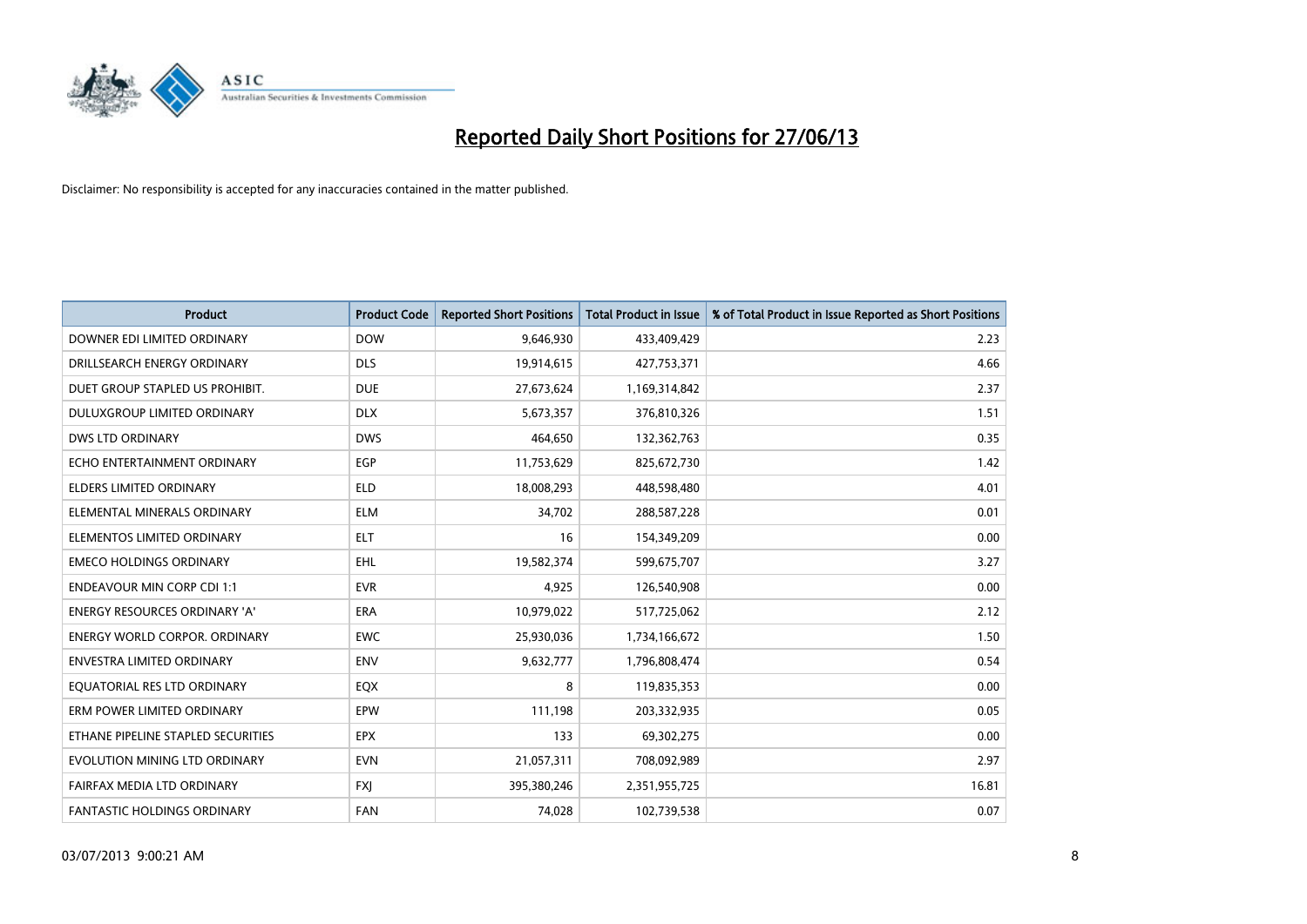

| <b>Product</b>                               | <b>Product Code</b> | <b>Reported Short Positions</b> | <b>Total Product in Issue</b> | % of Total Product in Issue Reported as Short Positions |
|----------------------------------------------|---------------------|---------------------------------|-------------------------------|---------------------------------------------------------|
| <b>FAR LTD ORDINARY</b>                      | <b>FAR</b>          | 22,762,436                      | 2,499,846,742                 | 0.91                                                    |
| FEDERATION CNTRES ORD/UNIT STAPLED SEC       | <b>FDC</b>          | 2,564,127                       | 1,427,641,565                 | 0.18                                                    |
| <b>FINBAR GROUP LIMITED ORDINARY</b>         | <b>FRI</b>          | 55,837                          | 218,006,169                   | 0.03                                                    |
| FISHER & PAYKEL H. ORDINARY                  | <b>FPH</b>          | 11,799                          | 542,620,600                   | 0.00                                                    |
| <b>FKP PROPERTY GROUP STAPLED SECURITIES</b> | <b>FKP</b>          | 7,988,443                       | 321,578,705                   | 2.48                                                    |
| FLEETWOOD CORP ORDINARY                      | <b>FWD</b>          | 2,377,017                       | 60,522,619                    | 3.93                                                    |
| FLETCHER BUILDING ORDINARY                   | <b>FBU</b>          | 3,495,305                       | 686,096,427                   | 0.51                                                    |
| FLEXIGROUP LIMITED ORDINARY                  | <b>FXL</b>          | 768,826                         | 301,655,394                   | 0.25                                                    |
| <b>FLIGHT CENTRE ORDINARY</b>                | <b>FLT</b>          | 12,240,765                      | 100,422,760                   | 12.19                                                   |
| FLINDERS MINES LTD ORDINARY                  | <b>FMS</b>          | 4,473,421                       | 1,821,300,404                 | 0.25                                                    |
| FOCUS MINERALS LTD ORDINARY                  | <b>FML</b>          | 31,279,354                      | 9,137,375,877                 | 0.34                                                    |
| <b>FORGE GROUP LIMITED ORDINARY</b>          | FGE                 | 1,014,984                       | 86,169,014                    | 1.18                                                    |
| FORTESCUE METALS GRP ORDINARY                | <b>FMG</b>          | 178,750,190                     | 3,113,798,659                 | 5.74                                                    |
| <b>G.U.D. HOLDINGS ORDINARY</b>              | GUD                 | 5,846,805                       | 71,341,319                    | 8.20                                                    |
| <b>G8 EDUCATION LIMITED ORDINARY</b>         | <b>GEM</b>          | 2,306,246                       | 272,151,612                   | 0.85                                                    |
| <b>GALAXY RESOURCES ORDINARY</b>             | GXY                 | 3,916,935                       | 584,355,501                   | 0.67                                                    |
| <b>GENETIC TECHNOLOGIES ORDINARY</b>         | GTG                 | 165,000                         | 475,471,819                   | 0.03                                                    |
| <b>GEODYNAMICS LIMITED ORDINARY</b>          | GDY                 | 850                             | 406,452,608                   | 0.00                                                    |
| <b>GINDALBIE METALS LTD ORDINARY</b>         | GBG                 | 53,961,469                      | 1,492,154,301                 | 3.62                                                    |
| <b>GOODMAN FIELDER, ORDINARY</b>             | <b>GFF</b>          | 54,228,321                      | 1,955,559,207                 | 2.77                                                    |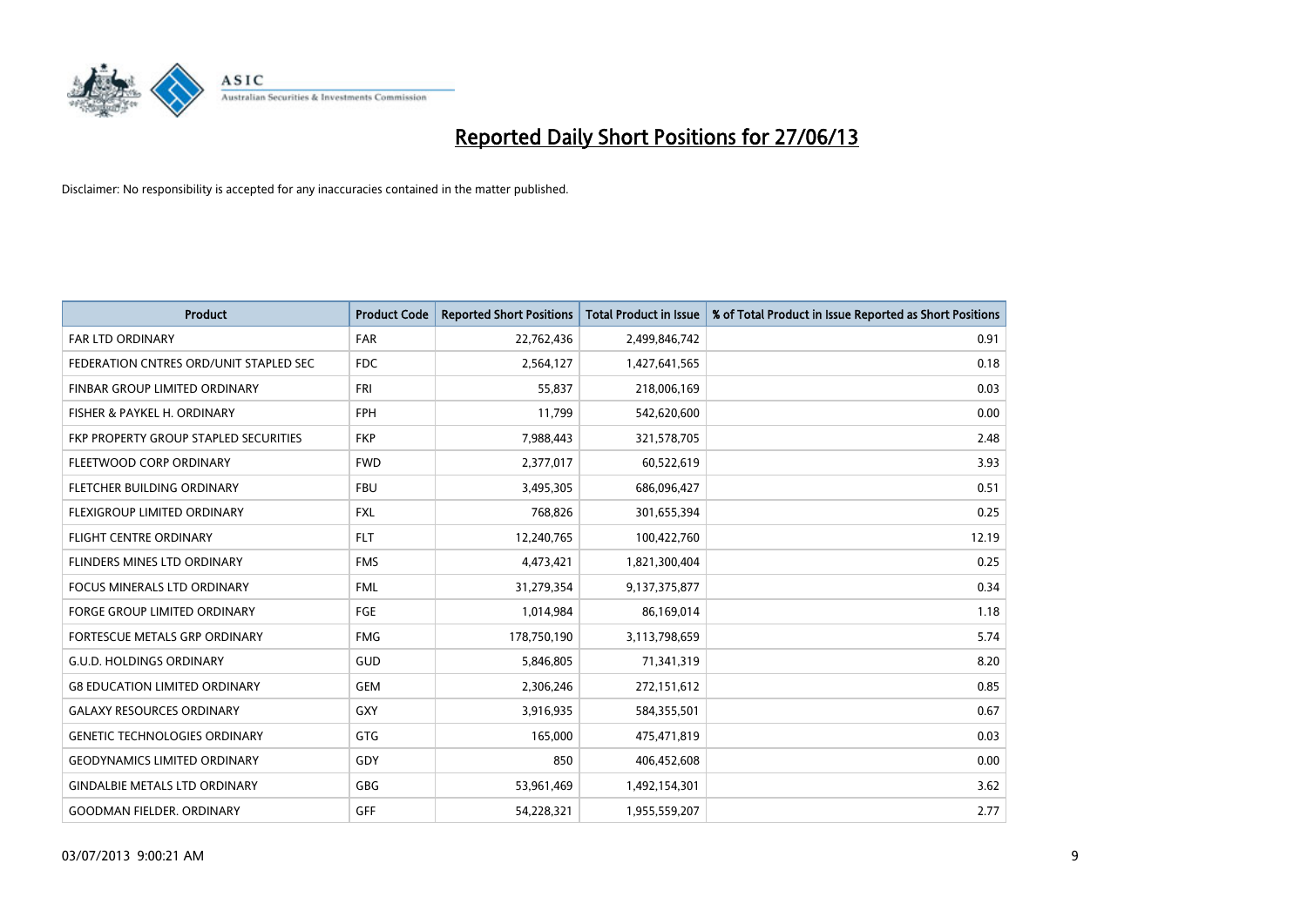

| Product                                          | <b>Product Code</b> | <b>Reported Short Positions</b> | <b>Total Product in Issue</b> | % of Total Product in Issue Reported as Short Positions |
|--------------------------------------------------|---------------------|---------------------------------|-------------------------------|---------------------------------------------------------|
| <b>GOODMAN GROUP STAPLED</b>                     | <b>GMG</b>          | 5,139,924                       | 1,713,233,947                 | 0.30                                                    |
| <b>GPT GROUP STAPLED SEC.</b>                    | <b>GPT</b>          | 2,595,687                       | 1,768,731,729                 | 0.15                                                    |
| <b>GRAINCORP LIMITED A CLASS ORDINARY</b>        | <b>GNC</b>          | 1,043,310                       | 228,855,628                   | 0.46                                                    |
| <b>GRANGE RESOURCES. ORDINARY</b>                | GRR                 | 6,157,961                       | 1,156,492,195                 | 0.53                                                    |
| <b>GREENLAND MIN EN LTD ORDINARY</b>             | GGG                 | 5,524,963                       | 571,975,263                   | 0.97                                                    |
| <b>GROWTHPOINT PROPERTY ORD/UNIT STAPLED SEC</b> | GOZ                 | 118,477                         | 402,830,366                   | 0.03                                                    |
| <b>GRYPHON MINERALS LTD ORDINARY</b>             | GRY                 | 14,675,687                      | 400,464,983                   | 3.66                                                    |
| <b>GUILDFORD COAL LTD ORDINARY</b>               | <b>GUF</b>          | 921,741                         | 635,046,899                   | 0.15                                                    |
| <b>GUNNS LIMITED ORDINARY</b>                    | <b>GNS</b>          | 51,772,667                      | 848,401,559                   | 6.10                                                    |
| <b>GWA GROUP LTD ORDINARY</b>                    | <b>GWA</b>          | 12,927,970                      | 306,533,770                   | 4.22                                                    |
| <b>HARVEY NORMAN ORDINARY</b>                    | <b>HVN</b>          | 86,933,294                      | 1,062,316,784                 | 8.18                                                    |
| HASTIE GROUP LIMITED ORDINARY                    | HST                 | 5,000                           | 137,353,504                   | 0.00                                                    |
| <b>HENDERSON GROUP CDI 1:1</b>                   | <b>HGG</b>          | 1,702,184                       | 750,414,058                   | 0.23                                                    |
| HFA HOLDINGS LIMITED ORDINARY                    | <b>HFA</b>          | 3,809                           | 117,332,831                   | 0.00                                                    |
| HILLGROVE RES LTD ORDINARY                       | <b>HGO</b>          | 1,643,032                       | 1,022,760,221                 | 0.16                                                    |
| HILLS HOLDINGS LTD ORDINARY                      | <b>HIL</b>          | 532,936                         | 246,500,444                   | 0.22                                                    |
| HORIZON OIL LIMITED ORDINARY                     | <b>HZN</b>          | 53,324,367                      | 1,135,266,515                 | 4.70                                                    |
| ICON ENERGY LIMITED ORDINARY                     | <b>ICN</b>          | 23,509                          | 533,391,210                   | 0.00                                                    |
| <b>IINET LIMITED ORDINARY</b>                    | <b>IIN</b>          | 2,082,622                       | 161,238,847                   | 1.29                                                    |
| <b>ILUKA RESOURCES ORDINARY</b>                  | ILU                 | 47,680,692                      | 418,700,517                   | 11.39                                                   |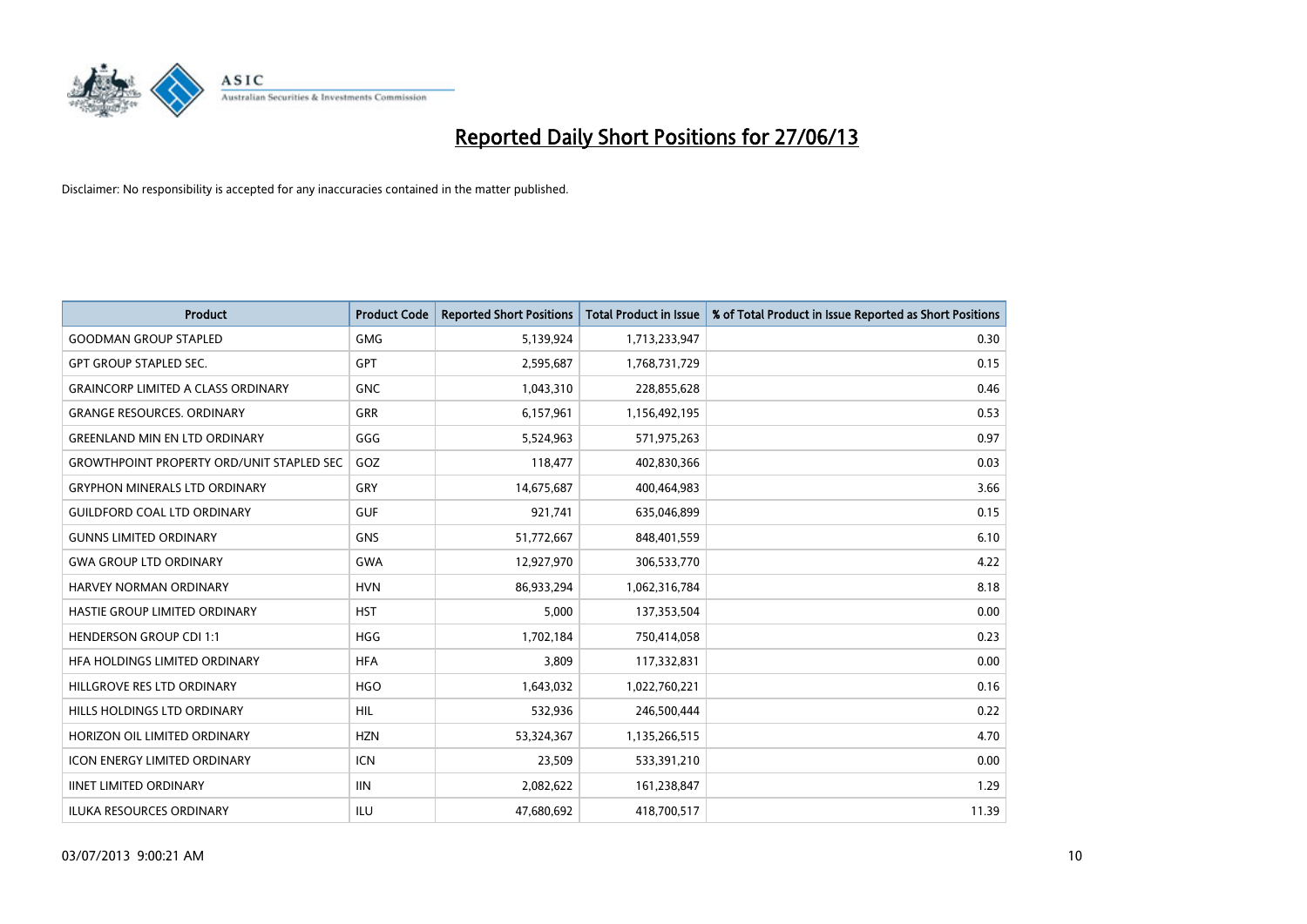

| <b>Product</b>                                  | <b>Product Code</b> | <b>Reported Short Positions</b> | <b>Total Product in Issue</b> | % of Total Product in Issue Reported as Short Positions |
|-------------------------------------------------|---------------------|---------------------------------|-------------------------------|---------------------------------------------------------|
| <b>IMDEX LIMITED ORDINARY</b>                   | <b>IMD</b>          | 5,583,858                       | 210,473,188                   | 2.65                                                    |
| IMF (AUSTRALIA) LTD ORDINARY                    | <b>IMF</b>          | 1,416,663                       | 123,201,716                   | 1.15                                                    |
| <b>INCITEC PIVOT ORDINARY</b>                   | IPL                 | 23,984,316                      | 1,628,730,107                 | 1.47                                                    |
| INDEPENDENCE GROUP ORDINARY                     | <b>IGO</b>          | 6,450,499                       | 232,882,535                   | 2.77                                                    |
| <b>INDOPHIL RESOURCES ORDINARY</b>              | <b>IRN</b>          | 1,425,115                       | 1,203,146,194                 | 0.12                                                    |
| <b>INFIGEN ENERGY STAPLED SECURITIES</b>        | <b>IFN</b>          | 3,315,229                       | 762,265,972                   | 0.43                                                    |
| <b>INOVA RESOURCES LTD ORDINARY</b>             | <b>IVA</b>          | 1,005,668                       | 726,565,560                   | 0.14                                                    |
| <b>INSURANCE AUSTRALIA ORDINARY</b>             | IAG                 | 1,492,097                       | 2,079,034,021                 | 0.07                                                    |
| INTEGRATED RESEARCH ORDINARY                    | IRI                 | 61,239                          | 168,367,453                   | 0.04                                                    |
| <b>INTREPID MINES ORDINARY</b>                  | <b>IAU</b>          | 22,231,369                      | 555,950,595                   | 4.00                                                    |
| <b>INVESTA OFFICE FUND STAPLED SECURITIES</b>   | <b>IOF</b>          | 1,698,851                       | 614,047,458                   | 0.28                                                    |
| <b>INVOCARE LIMITED ORDINARY</b>                | <b>IVC</b>          | 2,666,120                       | 110,030,298                   | 2.42                                                    |
| <b>ION LIMITED ORDINARY</b>                     | <b>ION</b>          | 164,453                         | 256,365,105                   | 0.06                                                    |
| <b>IOOF HOLDINGS LTD ORDINARY</b>               | IFL                 | 2,451,057                       | 232,118,034                   | 1.06                                                    |
| <b>IRESS LIMITED ORDINARY</b>                   | <b>IRE</b>          | 2,404,824                       | 128,620,231                   | 1.87                                                    |
| <b>IRON ORE HOLDINGS ORDINARY</b>               | <b>IOH</b>          | 26,197                          | 161,174,005                   | 0.02                                                    |
| <b>ISELECT LTD ORDINARY</b>                     | <b>ISU</b>          | 828,755                         | 259,064,894                   | 0.32                                                    |
| <b>ISHARES S&amp;P EU 350 CDI 1:1</b>           | IEU                 | 5,154                           | 50,800,000                    | 0.01                                                    |
| <b>IAMES HARDIE INDUST CHESS DEPOSITARY INT</b> | <b>IHX</b>          | 4,293,782                       | 442,091,547                   | 0.97                                                    |
| <b>IB HI-FI LIMITED ORDINARY</b>                | <b>JBH</b>          | 16,077,588                      | 98,947,309                    | 16.25                                                   |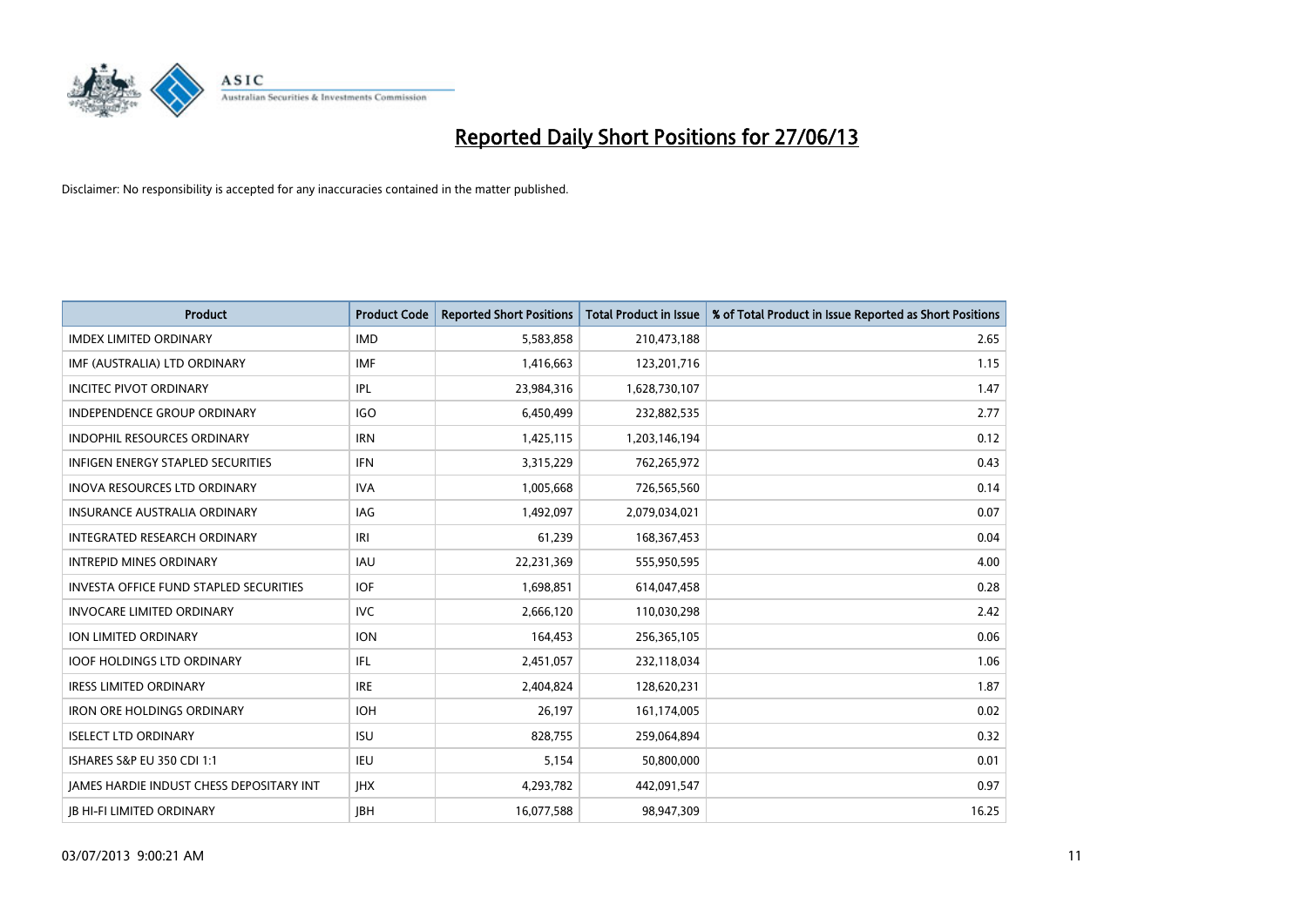

| <b>Product</b>                        | <b>Product Code</b> | <b>Reported Short Positions</b> | <b>Total Product in Issue</b> | % of Total Product in Issue Reported as Short Positions |
|---------------------------------------|---------------------|---------------------------------|-------------------------------|---------------------------------------------------------|
| <b>JUMBO INTERACTIVE ORDINARY</b>     | <b>JIN</b>          | 4,956                           | 43,552,560                    | 0.01                                                    |
| <b>JUPITER MINES ORDINARY</b>         | <b>IMS</b>          | 5,220                           | 2,281,835,383                 | 0.00                                                    |
| <b>KAGARA LTD ORDINARY</b>            | <b>KZL</b>          | 3,391,221                       | 798,953,117                   | 0.42                                                    |
| KAROON GAS AUSTRALIA ORDINARY         | <b>KAR</b>          | 3,382,746                       | 221,420,769                   | 1.53                                                    |
| KATHMANDU HOLD LTD ORDINARY           | <b>KMD</b>          | 228,075                         | 200,215,894                   | 0.11                                                    |
| <b>KBL MINING LIMITED ORDINARY</b>    | <b>KBL</b>          | 1,820                           | 293,535,629                   | 0.00                                                    |
| KINGSGATE CONSOLID. ORDINARY          | <b>KCN</b>          | 6,051,155                       | 152,191,905                   | 3.98                                                    |
| KINGSROSE MINING LTD ORDINARY         | <b>KRM</b>          | 220,598                         | 291,959,871                   | 0.08                                                    |
| LEIGHTON HOLDINGS ORDINARY            | LEI                 | 18,188,903                      | 337,235,188                   | 5.39                                                    |
| LEND LEASE GROUP UNIT/ORD STAPLED     | <b>LLC</b>          | 3,600,128                       | 575,508,314                   | 0.63                                                    |
| LINC ENERGY LTD ORDINARY              | <b>LNC</b>          | 12,434,767                      | 518,687,562                   | 2.40                                                    |
| LION SELECTION GRP ORDINARY           | <b>LSX</b>          | 36                              | 95,420,020                    | 0.00                                                    |
| LOGICAMMS LIMITED ORDINARY            | <b>LCM</b>          | 2,574                           | 71,178,179                    | 0.00                                                    |
| LYCOPODIUM LIMITED ORDINARY           | LYL                 | 11,370                          | 38,955,103                    | 0.03                                                    |
| LYNAS CORPORATION ORDINARY            | <b>LYC</b>          | 206,060,921                     | 1,960,801,292                 | 10.51                                                   |
| M2 TELECOMMUNICATION ORDINARY         | <b>MTU</b>          | 5,833,611                       | 178,320,592                   | 3.27                                                    |
| MACA LIMITED ORDINARY                 | <b>MLD</b>          | 159,832                         | 172,500,000                   | 0.09                                                    |
| MACMAHON HOLDINGS ORDINARY            | <b>MAH</b>          | 7,898,917                       | 1,261,699,966                 | 0.63                                                    |
| MACO ATLAS ROADS GRP ORDINARY STAPLED | <b>MOA</b>          | 18,837,978                      | 478,531,436                   | 3.94                                                    |
| MACQUARIE GROUP LTD ORDINARY          | MQG                 | 3,508,252                       | 339,816,303                   | 1.03                                                    |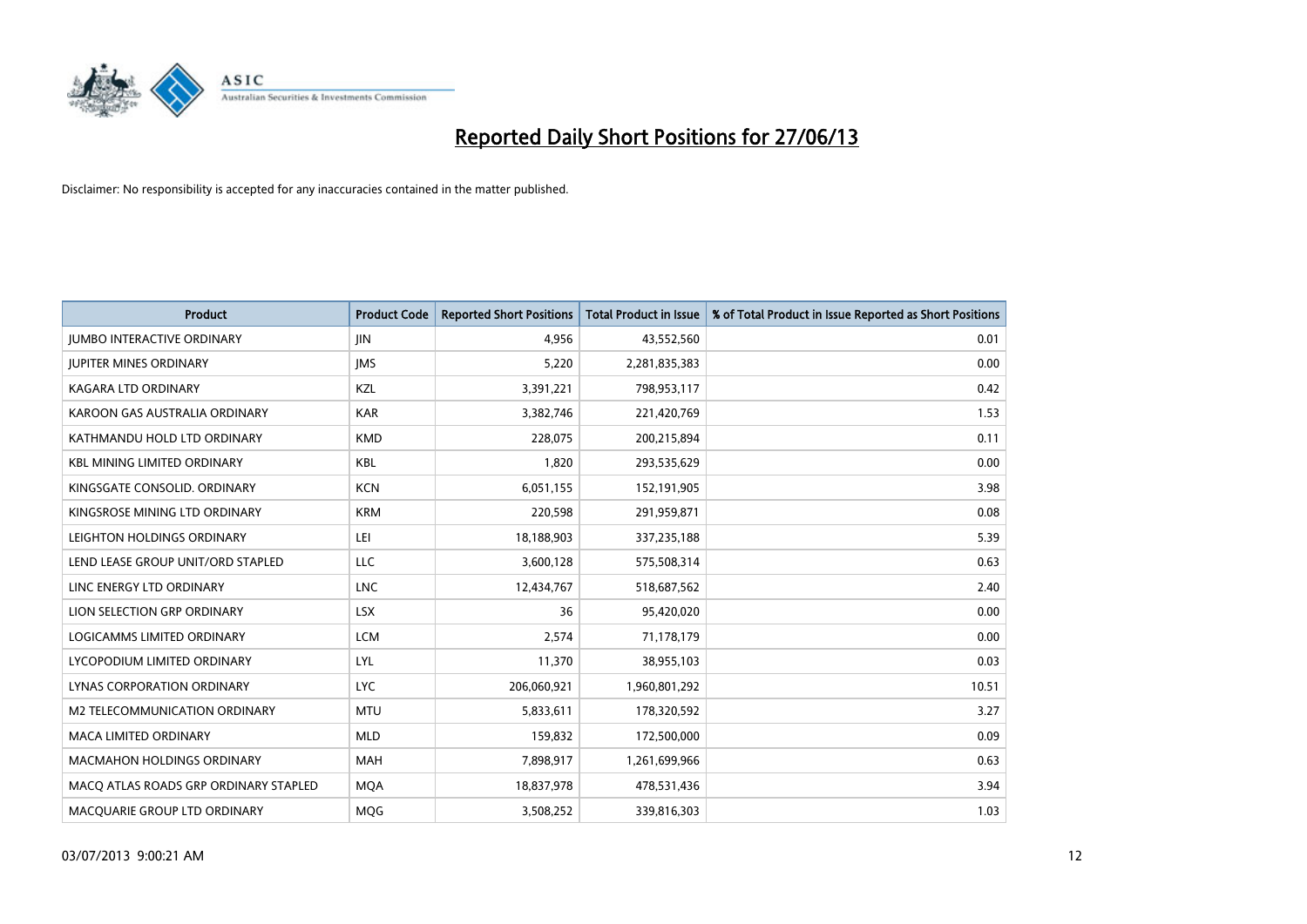

| <b>Product</b>                       | <b>Product Code</b> | <b>Reported Short Positions</b> | <b>Total Product in Issue</b> | % of Total Product in Issue Reported as Short Positions |
|--------------------------------------|---------------------|---------------------------------|-------------------------------|---------------------------------------------------------|
| MAGELLAN FIN GRP LTD ORDINARY        | <b>MFG</b>          | 457,011                         | 152,782,876                   | 0.30                                                    |
| <b>MATRIX C &amp; E LTD ORDINARY</b> | <b>MCE</b>          | 3,176,237                       | 94,555,428                    | 3.36                                                    |
| MAVERICK DRILLING ORDINARY           | <b>MAD</b>          | 8,213,361                       | 452,726,751                   | 1.81                                                    |
| <b>MAXITRANS INDUSTRIES ORDINARY</b> | <b>MXI</b>          | 32,948                          | 183,993,392                   | 0.02                                                    |
| MAYNE PHARMA LTD ORDINARY            | <b>MYX</b>          | 33,281                          | 562,956,475                   | 0.01                                                    |
| MCMILLAN SHAKESPEARE ORDINARY        | <b>MMS</b>          | 919,076                         | 74,523,965                    | 1.23                                                    |
| <b>MCPHERSON'S LTD ORDINARY</b>      | <b>MCP</b>          | 26,646                          | 89,294,198                    | 0.03                                                    |
| MEDUSA MINING LTD ORDINARY           | <b>MML</b>          | 1,224,275                       | 188,903,911                   | 0.65                                                    |
| MEO AUSTRALIA LTD ORDINARY           | <b>MEO</b>          | 19,345                          | 627,264,587                   | 0.00                                                    |
| <b>MERMAID MARINE ORDINARY</b>       | <b>MRM</b>          | 1,200,766                       | 228,166,230                   | 0.53                                                    |
| MESOBLAST LIMITED ORDINARY           | <b>MSB</b>          | 16,198,460                      | 315,423,901                   | 5.14                                                    |
| METALS X LIMITED ORDINARY            | <b>MLX</b>          | 92,258                          | 1,651,766,110                 | 0.01                                                    |
| METCASH LIMITED ORDINARY             | <b>MTS</b>          | 74,547,774                      | 880,704,786                   | 8.46                                                    |
| MICLYN EXP OFFSHR ORDINARY           | <b>MIO</b>          | 694,670                         | 281,538,972                   | 0.25                                                    |
| MIGHTY RIVER POWER ORDINARY          | <b>MYT</b>          | 201,246                         | 1,400,000,094                 | 0.01                                                    |
| MILLENNIUM MIN LTD ORDINARY          | <b>MOY</b>          | 1,000,000                       | 4,372,781,946                 | 0.02                                                    |
| MINCOR RESOURCES NL ORDINARY         | <b>MCR</b>          | 2,685,839                       | 188,208,274                   | 1.43                                                    |
| MINERAL DEPOSITS ORDINARY            | <b>MDL</b>          | 3,391,416                       | 83,538,786                    | 4.06                                                    |
| MINERAL RESOURCES, ORDINARY          | <b>MIN</b>          | 9,432,242                       | 185,987,992                   | 5.07                                                    |
| MIRABELA NICKEL LTD ORDINARY         | <b>MBN</b>          | 15,474,954                      | 876,801,147                   | 1.76                                                    |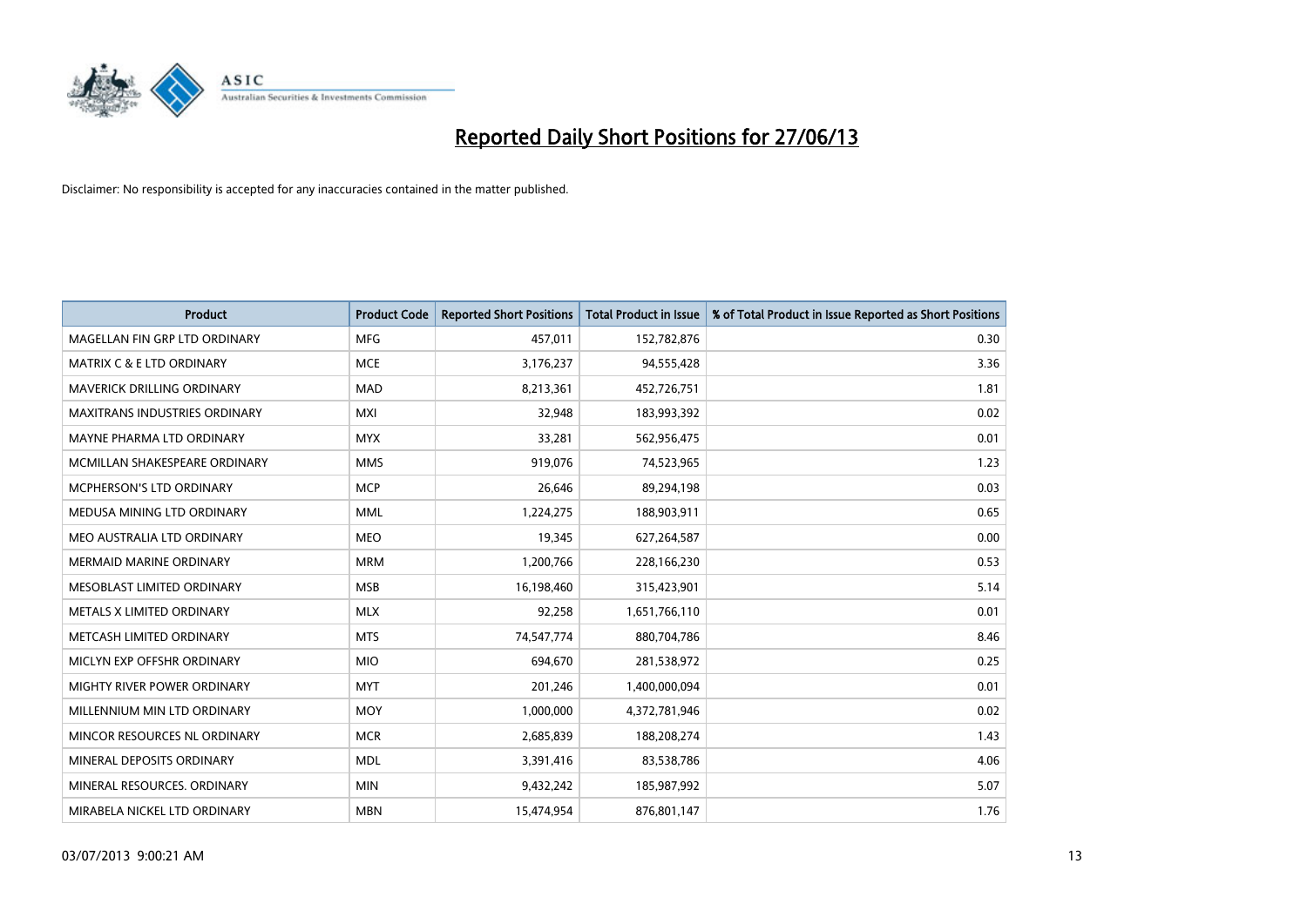

| <b>Product</b>                     | <b>Product Code</b> | <b>Reported Short Positions</b> | <b>Total Product in Issue</b> | % of Total Product in Issue Reported as Short Positions |
|------------------------------------|---------------------|---------------------------------|-------------------------------|---------------------------------------------------------|
| MIRVAC GROUP STAPLED SECURITIES    | <b>MGR</b>          | 9,310,753                       | 3,664,938,678                 | 0.25                                                    |
| MOLOPO ENERGY LTD ORDINARY         | <b>MPO</b>          | 700,312                         | 246,371,894                   | 0.28                                                    |
| <b>MONADELPHOUS GROUP ORDINARY</b> | <b>MND</b>          | 10,771,214                      | 90,940,258                    | 11.84                                                   |
| MORTGAGE CHOICE LTD ORDINARY       | <b>MOC</b>          | 1,470,244                       | 123,431,282                   | 1.19                                                    |
| <b>MOUNT GIBSON IRON ORDINARY</b>  | <b>MGX</b>          | 21,197,951                      | 1,090,584,232                 | 1.94                                                    |
| MULTIPLEX SITES SITES              | <b>MXUPA</b>        | 1,035                           | 4,500,000                     | 0.02                                                    |
| MURCHISON METALS LTD ORDINARY      | <b>MMX</b>          | 3,395,436                       | 450,497,346                   | 0.75                                                    |
| MYER HOLDINGS LTD ORDINARY         | <b>MYR</b>          | 80,494,279                      | 583,594,551                   | 13.79                                                   |
| <b>MYSTATE LIMITED ORDINARY</b>    | <b>MYS</b>          | 4,281                           | 87,153,047                    | 0.00                                                    |
| NATIONAL AUST, BANK ORDINARY       | <b>NAB</b>          | 9,305,899                       | 2,343,067,725                 | 0.40                                                    |
| NAVITAS LIMITED ORDINARY           | <b>NVT</b>          | 12,611,225                      | 375,367,918                   | 3.36                                                    |
| NEON ENERGY LIMITED ORDINARY       | <b>NEN</b>          | 1,797,315                       | 549,937,848                   | 0.33                                                    |
| NEW HOPE CORPORATION ORDINARY      | <b>NHC</b>          | 2,228,445                       | 830,563,352                   | 0.27                                                    |
| NEW STANDARD ENERGY ORDINARY       | <b>NSE</b>          | 411,655                         | 305,331,847                   | 0.13                                                    |
| NEWCREST MINING ORDINARY           | <b>NCM</b>          | 4,074,250                       | 766,510,971                   | 0.53                                                    |
| NEWS CORP A NON-VOTING CDI         | <b>NWSLV</b>        | 2,066,457                       | 1,516,956,684                 | 0.14                                                    |
| NEWS CORP B VOTING CDI             | <b>NWS</b>          | 2,550,240                       | 798,520,953                   | 0.32                                                    |
| NEWS CORP. A NON-VOTING CDI        | <b>NNCLV</b>        | 2,624,162                       | 379,140,617                   | 0.69                                                    |
| NEWS CORP. B VOTING CDI            | <b>NNC</b>          | 183,520                         | 199,630,238                   | 0.09                                                    |
| NEXTDC LIMITED ORDINARY            | <b>NXT</b>          | 6,352,489                       | 173,102,288                   | 3.67                                                    |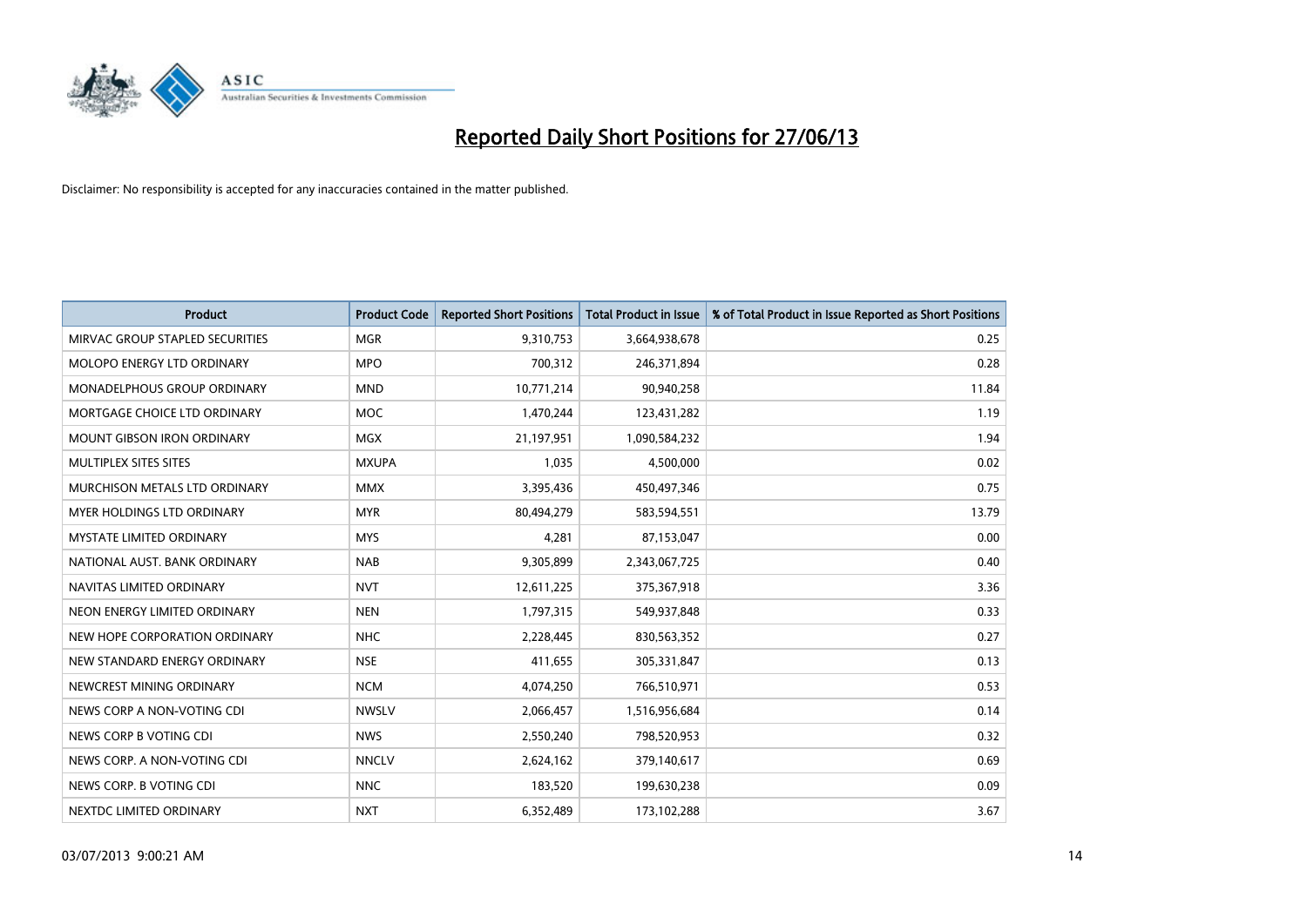

| <b>Product</b>                        | <b>Product Code</b> | <b>Reported Short Positions</b> | <b>Total Product in Issue</b> | % of Total Product in Issue Reported as Short Positions |
|---------------------------------------|---------------------|---------------------------------|-------------------------------|---------------------------------------------------------|
| NEXUS ENERGY LIMITED ORDINARY         | <b>NXS</b>          | 13,693,398                      | 1,329,821,159                 | 1.03                                                    |
| NIB HOLDINGS LIMITED ORDINARY         | <b>NHF</b>          | 658,241                         | 439,004,182                   | 0.15                                                    |
| NIDO PETROLEUM ORDINARY               | <b>NDO</b>          | 42,500                          | 2,044,984,301                 | 0.00                                                    |
| NOBLE MINERAL RES ORDINARY            | <b>NMG</b>          | 2,365,726                       | 666,397,952                   | 0.36                                                    |
| NORFOLK GROUP ORDINARY                | <b>NFK</b>          | 50                              | 161,999,196                   | 0.00                                                    |
| NORTHERN IRON LTD ORDINARY            | <b>NFE</b>          | 1,617,501                       | 484,405,314                   | 0.33                                                    |
| NORTHERN STAR ORDINARY                | <b>NST</b>          | 8,029,765                       | 424,279,762                   | 1.89                                                    |
| NRW HOLDINGS LIMITED ORDINARY         | <b>NWH</b>          | 28,694,058                      | 278,888,011                   | 10.29                                                   |
| NUCOAL RESOURCES LTD ORDINARY         | <b>NCR</b>          | 100,000                         | 768,612,354                   | 0.01                                                    |
| NUFARM LIMITED ORDINARY               | <b>NUF</b>          | 15,020,715                      | 262,954,040                   | 5.71                                                    |
| OCEANAGOLD CORP. CHESS DEPOSITARY INT | <b>OGC</b>          | 713,407                         | 293,574,586                   | 0.24                                                    |
| OIL SEARCH LTD ORDINARY               | OSH                 | 11,048,040                      | 1,340,018,530                 | 0.82                                                    |
| OM HOLDINGS LIMITED ORDINARY          | OMH                 | 3,602,758                       | 733,423,337                   | 0.49                                                    |
| ORICA LIMITED ORDINARY                | ORI                 | 8,408,425                       | 366,868,401                   | 2.29                                                    |
| ORIGIN ENERGY ORDINARY                | <b>ORG</b>          | 15,994,000                      | 1,097,961,871                 | 1.46                                                    |
| OROCOBRE LIMITED ORDINARY             | <b>ORE</b>          | 729,168                         | 117,745,140                   | 0.62                                                    |
| OROTONGROUP LIMITED ORDINARY          | ORL                 | 322,870                         | 40,880,902                    | 0.79                                                    |
| ORPHEUS ENERGY LTD ORDINARY           | <b>OEG</b>          | 67,200                          | 130,475,919                   | 0.05                                                    |
| OZ MINERALS ORDINARY                  | OZL                 | 12,050,294                      | 303,470,022                   | 3.97                                                    |
| PACIFIC BRANDS ORDINARY               | <b>PBG</b>          | 13,559,602                      | 912,915,695                   | 1.49                                                    |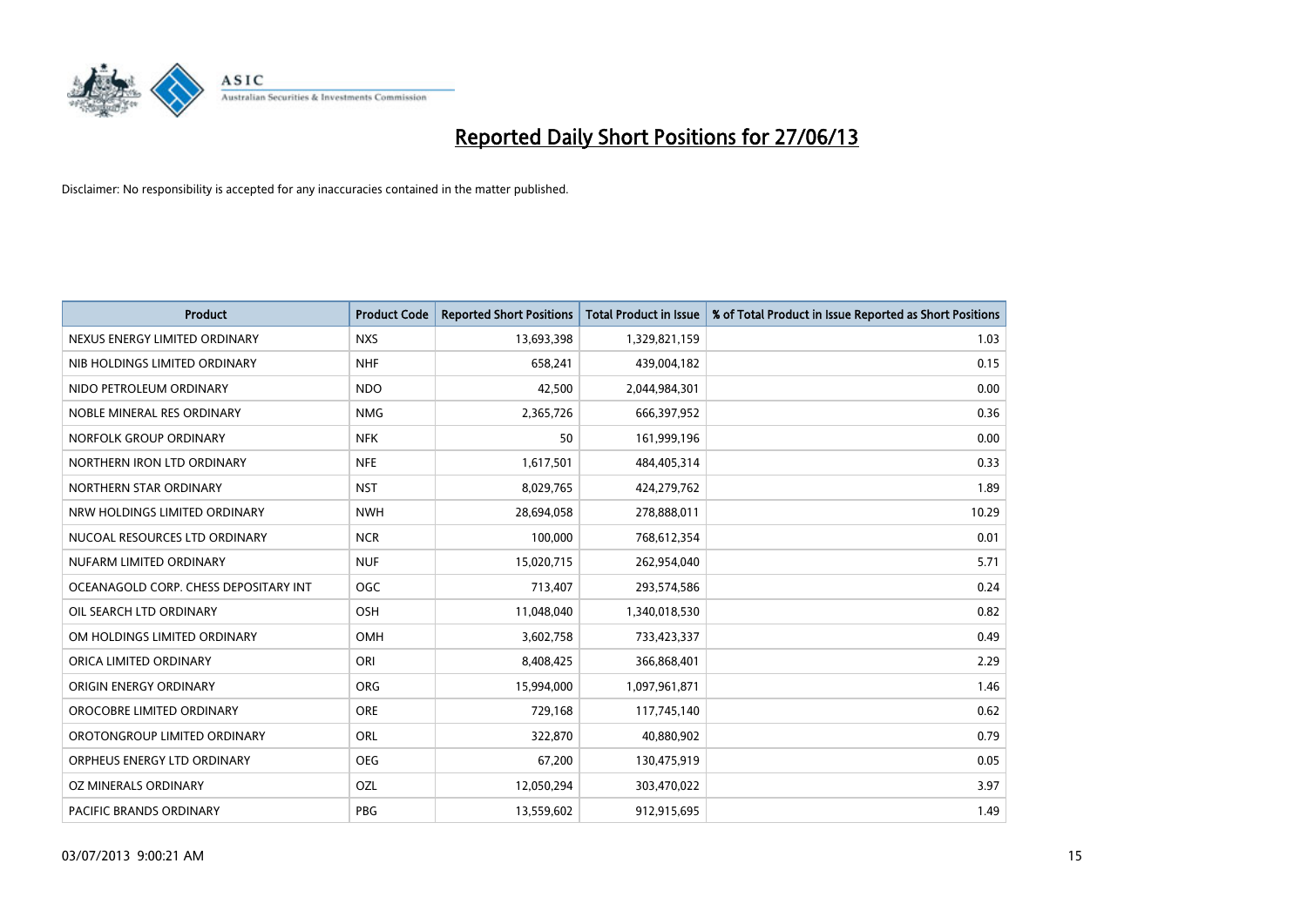

| <b>Product</b>               | <b>Product Code</b> | <b>Reported Short Positions</b> | <b>Total Product in Issue</b> | % of Total Product in Issue Reported as Short Positions |
|------------------------------|---------------------|---------------------------------|-------------------------------|---------------------------------------------------------|
| PALADIN ENERGY LTD ORDINARY  | <b>PDN</b>          | 107,550,696                     | 837,187,808                   | 12.85                                                   |
| PANAUST LIMITED ORDINARY     | <b>PNA</b>          | 8,614,830                       | 619,084,930                   | 1.39                                                    |
| PANORAMIC RESOURCES ORDINARY | PAN                 | 608,996                         | 256,899,729                   | 0.24                                                    |
| PAPERLINX LIMITED ORDINARY   | <b>PPX</b>          | 48,006                          | 609,280,761                   | 0.01                                                    |
| PAPILLON RES LTD ORDINARY    | PIR                 | 7,741,850                       | 336,978,210                   | 2.30                                                    |
| PATTIES FOODS LTD ORDINARY   | PFL                 | 5,427                           | 139,065,639                   | 0.00                                                    |
| PEET LIMITED ORDINARY        | <b>PPC</b>          | 3,664,603                       | 429,008,507                   | 0.85                                                    |
| PERILYA LIMITED ORDINARY     | PEM                 | 5,681                           | 769,316,426                   | 0.00                                                    |
| PERPETUAL LIMITED ORDINARY   | PPT                 | 2,193,135                       | 41,980,678                    | 5.22                                                    |
| PERSEUS MINING LTD ORDINARY  | <b>PRU</b>          | 11,351,023                      | 457,962,088                   | 2.48                                                    |
| PHARMAXIS LTD ORDINARY       | <b>PXS</b>          | 7,990,698                       | 308,543,389                   | 2.59                                                    |
| PLATINUM ASSET ORDINARY      | <b>PTM</b>          | 3,690,671                       | 578,145,695                   | 0.64                                                    |
| PLATINUM AUSTRALIA ORDINARY  | <b>PLA</b>          | 836,127                         | 504,968,043                   | 0.17                                                    |
| PMI GOLD CORP CDI 1:1        | <b>PVM</b>          | 232,274                         | 155,308,266                   | 0.15                                                    |
| PMP LIMITED ORDINARY         | <b>PMP</b>          | 28,840                          | 323,781,124                   | 0.01                                                    |
| PRANA BIOTECHNOLOGY ORDINARY | <b>PBT</b>          | 19,000                          | 381,610,426                   | 0.00                                                    |
| PREMIER INVESTMENTS ORDINARY | <b>PMV</b>          | 1,309,946                       | 155,260,478                   | 0.84                                                    |
| PRIMA BIOMED LTD ORDINARY    | <b>PRR</b>          | 473,219                         | 1,143,146,838                 | 0.04                                                    |
| PRIMARY HEALTH CARE ORDINARY | <b>PRY</b>          | 23,573,872                      | 503,921,941                   | 4.68                                                    |
| PRIMEAG AUSTRALIA ORDINARY   | PAG                 | 5,798                           | 266,394,444                   | 0.00                                                    |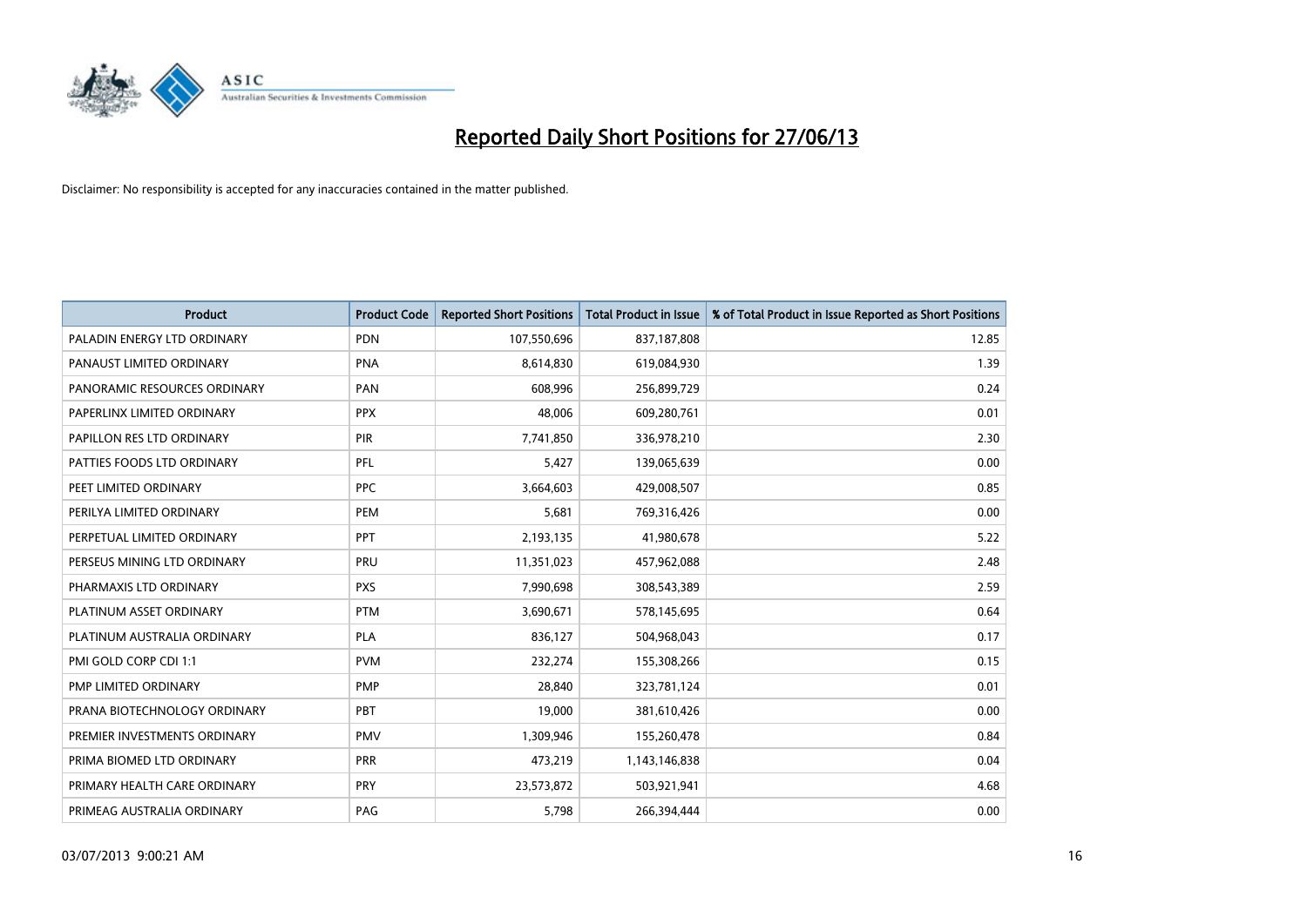

| <b>Product</b>                      | <b>Product Code</b> | <b>Reported Short Positions</b> | <b>Total Product in Issue</b> | % of Total Product in Issue Reported as Short Positions |
|-------------------------------------|---------------------|---------------------------------|-------------------------------|---------------------------------------------------------|
| PROGRAMMED ORDINARY                 | <b>PRG</b>          | 531,590                         | 118,179,696                   | 0.45                                                    |
| <b>QANTAS AIRWAYS ORDINARY</b>      | QAN                 | 27,087,245                      | 2,241,745,788                 | 1.21                                                    |
| <b>OBE INSURANCE GROUP ORDINARY</b> | <b>OBE</b>          | 26,809,755                      | 1,200,007,416                 | 2.23                                                    |
| ORXPHARMA LTD ORDINARY              | QRX                 | 1,055,236                       | 144,785,606                   | 0.73                                                    |
| <b>QUBE HOLDINGS LTD ORDINARY</b>   | <b>QUB</b>          | 13,002,678                      | 928,965,547                   | 1.40                                                    |
| RAMELIUS RESOURCES ORDINARY         | <b>RMS</b>          | 3,496,224                       | 337,686,949                   | 1.04                                                    |
| RAMSAY HEALTH CARE ORDINARY         | <b>RHC</b>          | 1,942,804                       | 202,081,252                   | 0.96                                                    |
| RANGE RESOURCES LTD ORDINARY        | <b>RRS</b>          | 44,458                          | 2,853,862,345                 | 0.00                                                    |
| <b>RCR TOMLINSON ORDINARY</b>       | <b>RCR</b>          | 2,718,086                       | 132,431,265                   | 2.05                                                    |
| <b>REA GROUP ORDINARY</b>           | <b>REA</b>          | 837,864                         | 131,714,699                   | 0.64                                                    |
| RECKON LIMITED ORDINARY             | <b>RKN</b>          | 451,012                         | 129,488,015                   | 0.35                                                    |
| <b>RED 5 LIMITED ORDINARY</b>       | <b>RED</b>          | 846,824                         | 135,488,008                   | 0.63                                                    |
| RED FORK ENERGY ORDINARY            | <b>RFE</b>          | 4,561,101                       | 388,551,719                   | 1.17                                                    |
| REDBANK ENERGY LTD ORDINARY         | <b>AEJ</b>          | 13                              | 786,287                       | 0.00                                                    |
| <b>REDFLEX HOLDINGS ORDINARY</b>    | <b>RDF</b>          | 7,650                           | 110,762,310                   | 0.01                                                    |
| REECE AUSTRALIA LTD. ORDINARY       | <b>REH</b>          | 295                             | 99,600,000                    | 0.00                                                    |
| <b>REGIS RESOURCES ORDINARY</b>     | <b>RRL</b>          | 20,055,271                      | 475,830,804                   | 4.21                                                    |
| RESMED INC CDI 10:1                 | <b>RMD</b>          | 12,194,298                      | 1,556,242,300                 | 0.78                                                    |
| <b>RESOLUTE MINING ORDINARY</b>     | <b>RSG</b>          | 6,712,483                       | 640,994,224                   | 1.05                                                    |
| RESOURCE EQUIP LTD ORDINARY         | <b>ROL</b>          | 673                             | 248,990,471                   | 0.00                                                    |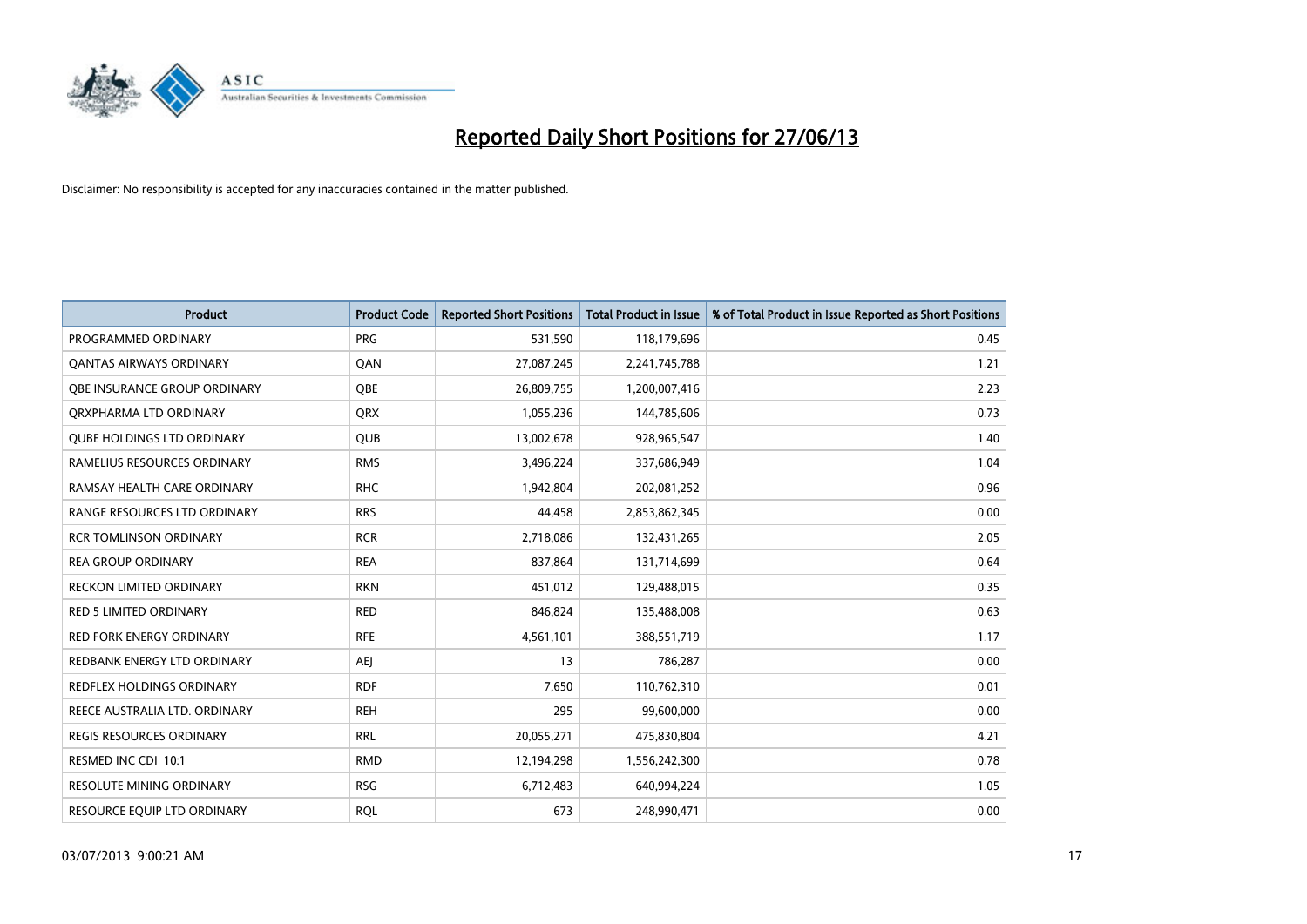

| Product                               | <b>Product Code</b> | <b>Reported Short Positions</b> | <b>Total Product in Issue</b> | % of Total Product in Issue Reported as Short Positions |
|---------------------------------------|---------------------|---------------------------------|-------------------------------|---------------------------------------------------------|
| <b>RESOURCE GENERATION ORDINARY</b>   | <b>RES</b>          | 1,293                           | 284,698,002                   | 0.00                                                    |
| RETAIL FOOD GROUP ORDINARY            | <b>RFG</b>          | 2,164,722                       | 130,277,856                   | 1.66                                                    |
| REX MINERALS LIMITED ORDINARY         | <b>RXM</b>          | 1,614,022                       | 188,907,284                   | 0.85                                                    |
| RHG LIMITED ORDINARY                  | <b>RHG</b>          | 1,085                           | 308,483,177                   | 0.00                                                    |
| <b>RIALTO ENERGY ORDINARY</b>         | <b>RIA</b>          | 1,441,248                       | 682,929,991                   | 0.21                                                    |
| <b>RIDLEY CORPORATION ORDINARY</b>    | <b>RIC</b>          | 979,217                         | 307,817,071                   | 0.32                                                    |
| RIO TINTO LIMITED ORDINARY            | <b>RIO</b>          | 5,052,325                       | 435,758,720                   | 1.16                                                    |
| ROBUST RESOURCES ORDINARY             | <b>ROL</b>          | 244                             | 88,139,423                    | 0.00                                                    |
| ROC OIL COMPANY ORDINARY              | <b>ROC</b>          | 1,874,627                       | 683,235,552                   | 0.27                                                    |
| SAI GLOBAL LIMITED ORDINARY           | SAI                 | 15,367,835                      | 209,440,120                   | 7.34                                                    |
| SALMAT LIMITED ORDINARY               | <b>SLM</b>          | 60,239                          | 159,812,799                   | 0.04                                                    |
| SANDFIRE RESOURCES ORDINARY           | <b>SFR</b>          | 3,936,709                       | 155,640,968                   | 2.53                                                    |
| SANTANA MINERALS LTD ORDINARY         | SMI                 | 488,716                         | 97,725,799                    | 0.50                                                    |
| <b>SANTOS LTD ORDINARY</b>            | <b>STO</b>          | 4,380,926                       | 964,317,796                   | 0.45                                                    |
| SARACEN MINERAL ORDINARY              | SAR                 | 17,529,199                      | 595,263,186                   | 2.94                                                    |
| SCA PROPERTY GROUP STAPLED SECURITIES | SCP                 | 32,437,515                      | 642,417,140                   | 5.05                                                    |
| SEDGMAN LIMITED ORDINARY              | SDM                 | 658,392                         | 220,368,310                   | 0.30                                                    |
| SEEK LIMITED ORDINARY                 | <b>SEK</b>          | 20,869,041                      | 337,833,019                   | 6.18                                                    |
| SELECT HARVESTS ORDINARY              | SHV                 | 85,953                          | 57,462,851                    | 0.15                                                    |
| SENEX ENERGY LIMITED ORDINARY         | SXY                 | 11,843,328                      | 1,140,804,837                 | 1.04                                                    |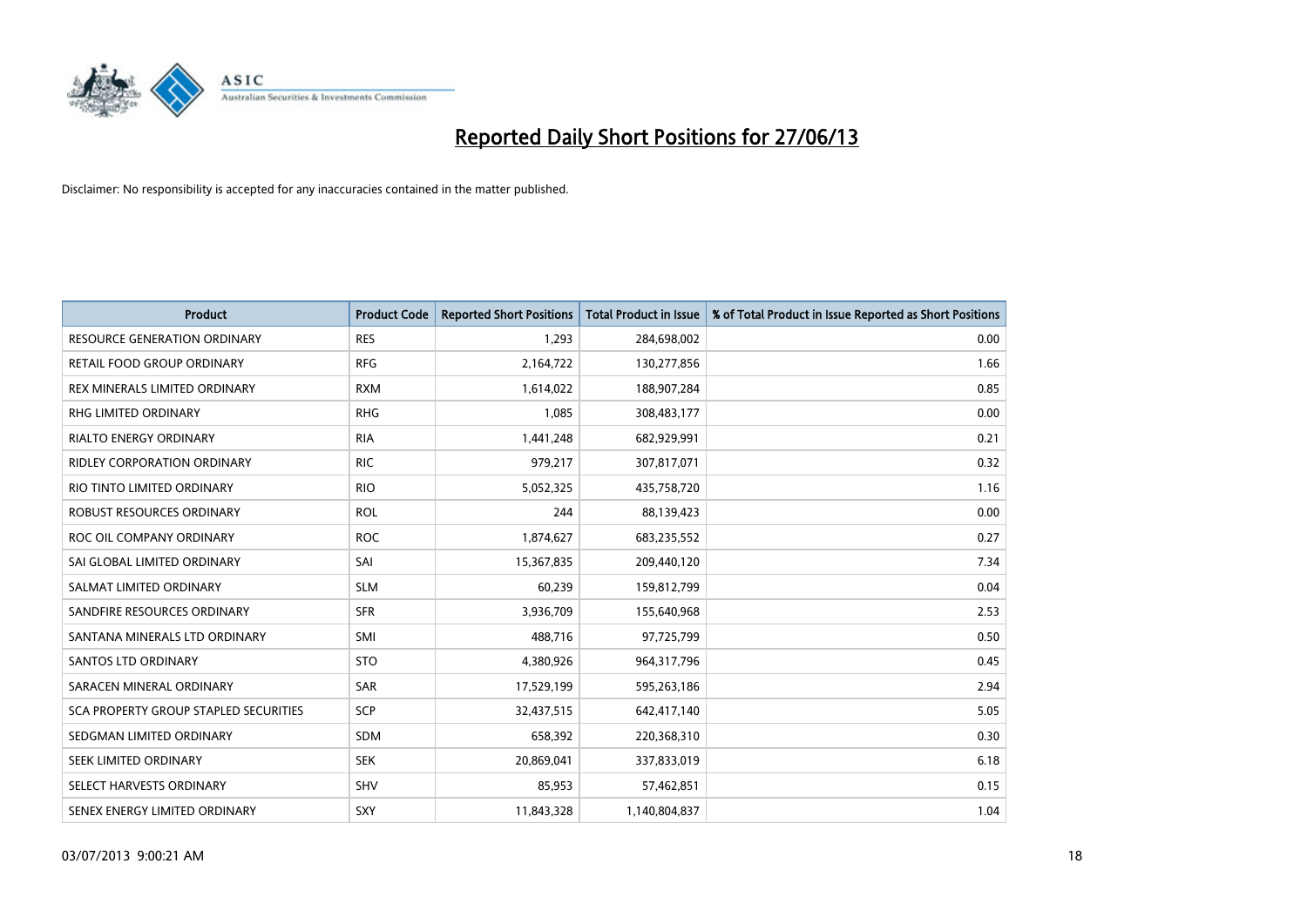

| <b>Product</b>                           | <b>Product Code</b> | <b>Reported Short Positions</b> | <b>Total Product in Issue</b> | % of Total Product in Issue Reported as Short Positions |
|------------------------------------------|---------------------|---------------------------------|-------------------------------|---------------------------------------------------------|
| SERVCORP LIMITED ORDINARY                | SRV                 | 691                             | 98,432,275                    | 0.00                                                    |
| SERVICE STREAM ORDINARY                  | SSM                 | 477,216                         | 283,418,867                   | 0.17                                                    |
| SEVEN GROUP HOLDINGS ORDINARY            | <b>SVW</b>          | 3,729,741                       | 308,160,281                   | 1.21                                                    |
| SEVEN WEST MEDIA LTD ORDINARY            | <b>SWM</b>          | 5,761,640                       | 999,160,872                   | 0.58                                                    |
| SIGMA PHARMACEUTICAL ORDINARY            | <b>SIP</b>          | 7,605,925                       | 1,135,152,441                 | 0.67                                                    |
| SILEX SYSTEMS ORDINARY                   | <b>SLX</b>          | 2,011,622                       | 170,249,150                   | 1.18                                                    |
| SILVER CHEF LIMITED ORDINARY             | <b>SIV</b>          | 18,199                          | 28,762,745                    | 0.06                                                    |
| SILVER LAKE RESOURCE ORDINARY            | <b>SLR</b>          | 8,032,539                       | 379,048,750                   | 2.12                                                    |
| SIMS METAL MGMT LTD ORDINARY             | <b>SGM</b>          | 8,915,355                       | 204,309,387                   | 4.36                                                    |
| SINGAPORE TELECOMM. CHESS DEPOSITARY INT | SGT                 | 7,102,974                       | 190,396,091                   | 3.73                                                    |
| SIRIUS RESOURCES NL ORDINARY             | <b>SIR</b>          | 4,429,158                       | 224,870,167                   | 1.97                                                    |
| SIRTEX MEDICAL ORDINARY                  | <b>SRX</b>          | 457,114                         | 55,768,136                    | 0.82                                                    |
| SKILLED GROUP LTD ORDINARY               | <b>SKE</b>          | 3,660,627                       | 233,533,526                   | 1.57                                                    |
| <b>SLATER &amp; GORDON ORDINARY</b>      | SGH                 | 6,093                           | 197,109,265                   | 0.00                                                    |
| SMS MANAGEMENT, ORDINARY                 | <b>SMX</b>          | 1,808,569                       | 69,378,477                    | 2.61                                                    |
| SONIC HEALTHCARE ORDINARY                | <b>SHL</b>          | 9,835,767                       | 397,158,181                   | 2.48                                                    |
| SOUL PATTINSON (W.H) ORDINARY            | SOL                 | 46,089                          | 239,395,320                   | 0.02                                                    |
| SP AUSNET STAPLED SECURITIES             | <b>SPN</b>          | 27,514,312                      | 3,367,543,113                 | 0.82                                                    |
| SPARK INFRASTRUCTURE STAPLED NOTE & UNIT | SKI                 | 52,766,163                      | 1,326,734,264                 | 3.98                                                    |
| SPDR 200 FUND ETF UNITS                  | <b>STW</b>          | 15,742                          | 47,051,346                    | 0.03                                                    |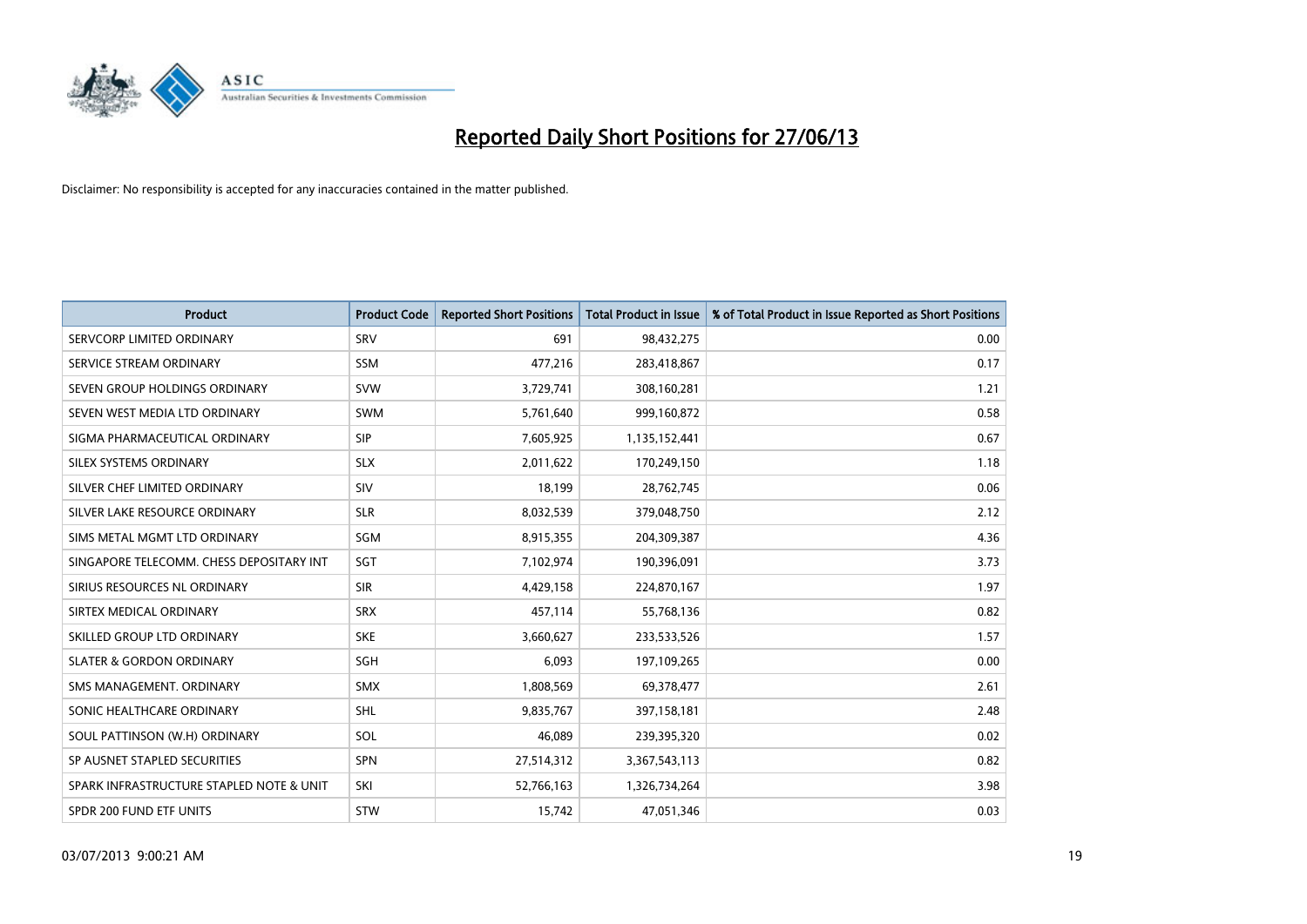

| <b>Product</b>                   | <b>Product Code</b> | <b>Reported Short Positions</b> | <b>Total Product in Issue</b> | % of Total Product in Issue Reported as Short Positions |
|----------------------------------|---------------------|---------------------------------|-------------------------------|---------------------------------------------------------|
| SPECIALTY FASHION ORDINARY       | <b>SFH</b>          | 1,504,548                       | 192,236,121                   | 0.78                                                    |
| ST BARBARA LIMITED ORDINARY      | <b>SBM</b>          | 23,566,307                      | 488,074,077                   | 4.83                                                    |
| STARPHARMA HOLDINGS ORDINARY     | <b>SPL</b>          | 13,589,966                      | 283,814,948                   | 4.79                                                    |
| STHN CROSS MEDIA ORDINARY        | <b>SXL</b>          | 9,537,857                       | 704,858,524                   | 1.35                                                    |
| STOCKLAND UNITS/ORD STAPLED      | SGP                 | 13,122,437                      | 2,305,750,747                 | 0.57                                                    |
| STRAITS RES LTD. ORDINARY        | SRO                 | 48,720                          | 1,164,150,159                 | 0.00                                                    |
| STW COMMUNICATIONS ORDINARY      | SGN                 | 1,316,922                       | 403,828,512                   | 0.33                                                    |
| SUNCORP GROUP LTD ORDINARY       | <b>SUN</b>          | 5,598,684                       | 1,286,600,980                 | 0.44                                                    |
| SUNDANCE ENERGY ORDINARY         | <b>SEA</b>          | 1,444,544                       | 460,785,024                   | 0.31                                                    |
| SUNDANCE RESOURCES ORDINARY      | <b>SDL</b>          | 52,165,759                      | 3,072,110,985                 | 1.70                                                    |
| SUNLAND GROUP LTD ORDINARY       | <b>SDG</b>          | 18,391                          | 189,417,674                   | 0.01                                                    |
| SUPER RET REP LTD ORDINARY       | <b>SUL</b>          | 1,165,356                       | 196,472,811                   | 0.59                                                    |
| SYD AIRPORT STAPLED US PROHIBIT. | <b>SYD</b>          | 17,355,966                      | 1,861,210,782                 | 0.93                                                    |
| SYRAH RESOURCES ORDINARY         | <b>SYR</b>          | 759,355                         | 147,767,623                   | 0.51                                                    |
| TABCORP HOLDINGS LTD ORDINARY    | <b>TAH</b>          | 17,158,413                      | 744,885,690                   | 2.30                                                    |
| TANAMI GOLD NL ORDINARY          | <b>TAM</b>          | 178,918                         | 587,548,523                   | 0.03                                                    |
| TAP OIL LIMITED ORDINARY         | <b>TAP</b>          | 1,012,650                       | 241,608,606                   | 0.42                                                    |
| TASSAL GROUP LIMITED ORDINARY    | <b>TGR</b>          | 359,341                         | 146,304,404                   | 0.25                                                    |
| <b>TATTS GROUP LTD ORDINARY</b>  | <b>TTS</b>          | 15,133,220                      | 1,402,708,406                 | 1.08                                                    |
| TELECOM CORPORATION ORDINARY     | <b>TEL</b>          | 11,758,375                      | 1,817,088,869                 | 0.65                                                    |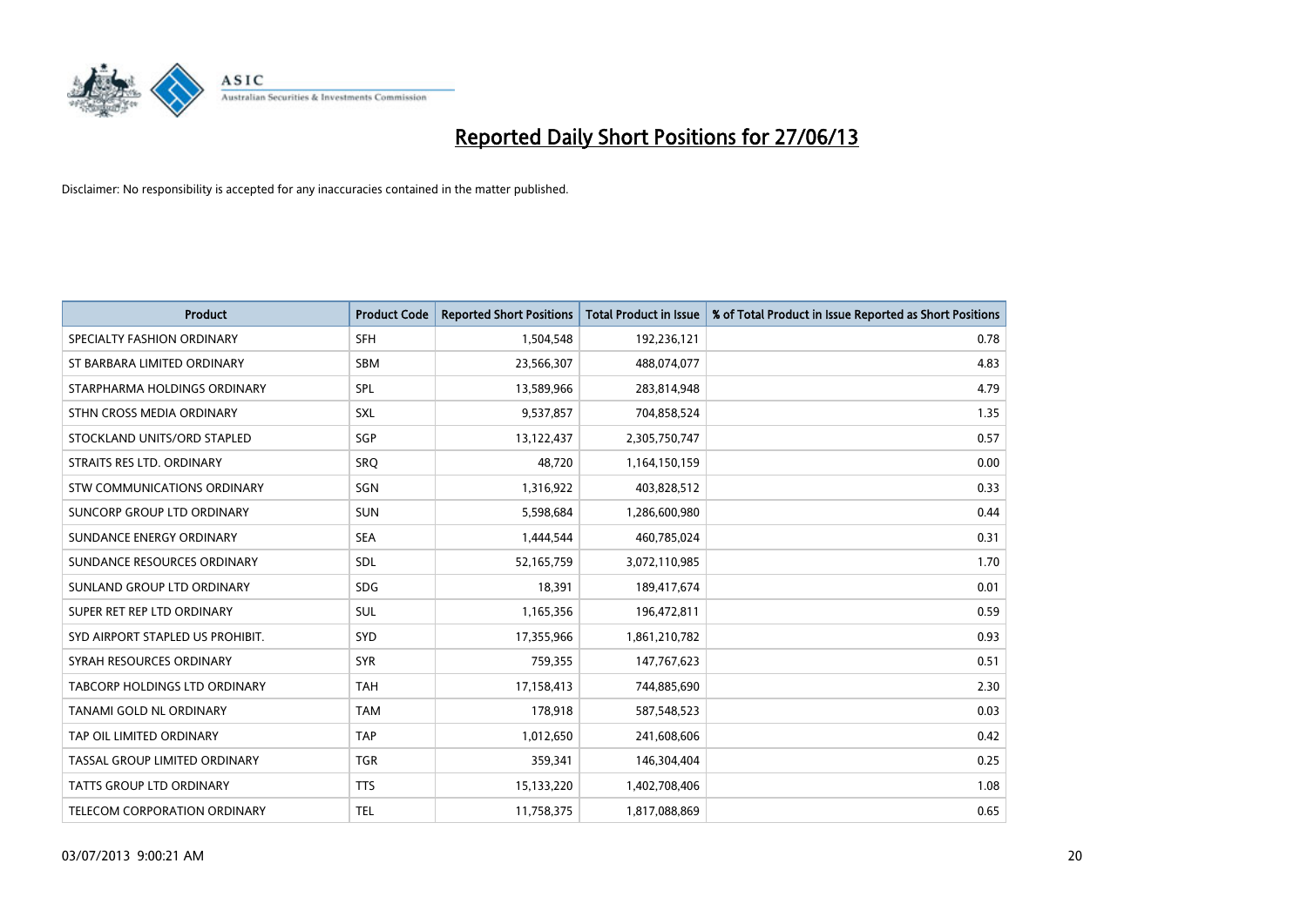

| <b>Product</b>                       | <b>Product Code</b> | <b>Reported Short Positions</b> | <b>Total Product in Issue</b> | % of Total Product in Issue Reported as Short Positions |
|--------------------------------------|---------------------|---------------------------------|-------------------------------|---------------------------------------------------------|
| TELSTRA CORPORATION, ORDINARY        | <b>TLS</b>          | 43,639,589                      | 12,443,074,357                | 0.35                                                    |
| TEN NETWORK HOLDINGS ORDINARY        | <b>TEN</b>          | 127,031,114                     | 2,586,970,845                 | 4.91                                                    |
| TERANGA GOLD CORP CDI 1:1            | <b>TGZ</b>          | 5,728                           | 133,275,603                   | 0.00                                                    |
| THE REJECT SHOP ORDINARY             | <b>TRS</b>          | 1,692,930                       | 28,808,248                    | 5.88                                                    |
| THE TRUST COMP LTD ORDINARY          | <b>TRU</b>          | 424                             | 33,657,334                    | 0.00                                                    |
| THORN GROUP LIMITED ORDINARY         | <b>TGA</b>          | 158,831                         | 147,712,799                   | 0.11                                                    |
| TIGER RESOURCES ORDINARY             | <b>TGS</b>          | 2,587,510                       | 674,770,269                   | 0.38                                                    |
| TOLL HOLDINGS LTD ORDINARY           | <b>TOL</b>          | 37,294,708                      | 717,133,875                   | 5.20                                                    |
| TOX FREE SOLUTIONS ORDINARY          | <b>TOX</b>          | 899,189                         | 132,519,859                   | 0.68                                                    |
| TPG TELECOM LIMITED ORDINARY         | <b>TPM</b>          | 815,250                         | 793,808,141                   | 0.10                                                    |
| <b>TRADE ME GROUP ORDINARY</b>       | <b>TME</b>          | 1,047,789                       | 396,017,568                   | 0.26                                                    |
| TRANSFIELD SERVICES ORDINARY         | <b>TSE</b>          | 25,189,642                      | 512,457,716                   | 4.92                                                    |
| TRANSPACIFIC INDUST, ORDINARY        | <b>TPI</b>          | 2,323,914                       | 1,578,563,490                 | 0.15                                                    |
| TRANSURBAN GROUP TRIPLE STAPLED SEC. | <b>TCL</b>          | 2,741,426                       | 1,481,594,818                 | 0.19                                                    |
| TREASURY WINE ESTATE ORDINARY        | <b>TWE</b>          | 17,197,498                      | 647,227,144                   | 2.66                                                    |
| TROY RESOURCES LTD ORDINARY          | <b>TRY</b>          | 5,392,323                       | 91,468,649                    | 5.90                                                    |
| UGL LIMITED ORDINARY                 | UGL                 | 13,773,511                      | 166,511,240                   | 8.27                                                    |
| <b>UXC LIMITED ORDINARY</b>          | <b>UXC</b>          | 731,534                         | 308,806,649                   | 0.24                                                    |
| VILLAGE ROADSHOW LTD ORDINARY        | <b>VRL</b>          | 36,652                          | 159,477,712                   | 0.02                                                    |
| <b>VIRGIN AUS HLDG LTD ORDINARY</b>  | <b>VAH</b>          | 81,465,807                      | 2,581,231,776                 | 3.16                                                    |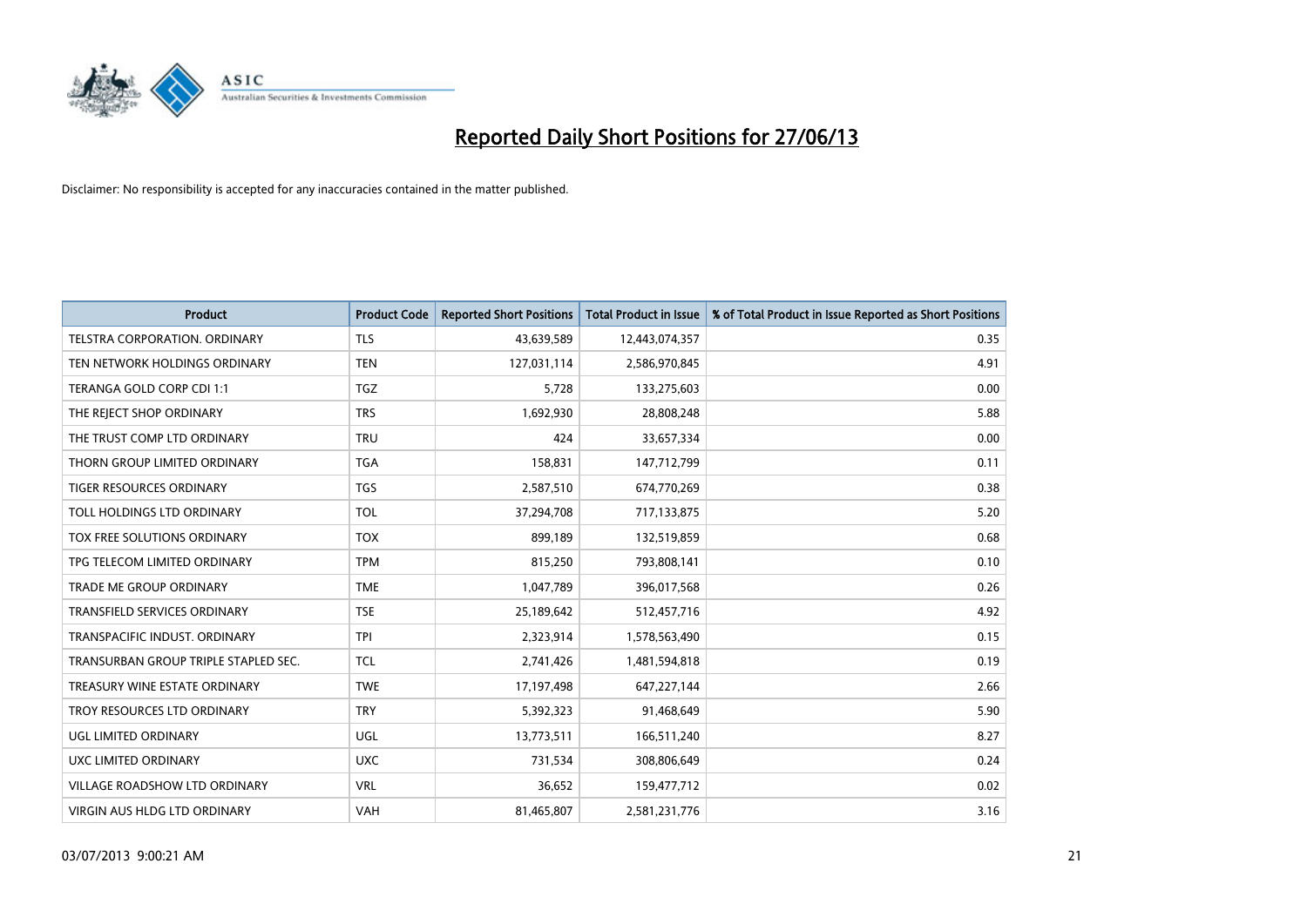

| <b>Product</b>                         | <b>Product Code</b> | <b>Reported Short Positions</b> | <b>Total Product in Issue</b> | % of Total Product in Issue Reported as Short Positions |
|----------------------------------------|---------------------|---------------------------------|-------------------------------|---------------------------------------------------------|
| <b>VIRTUS HEALTH LTD ORDINARY</b>      | <b>VRT</b>          | 781,808                         | 79,536,601                    | 0.98                                                    |
| <b>VNGD AUS SHARES ETF UNITS</b>       | VAS                 | 774                             | 6,233,376                     | 0.01                                                    |
| <b>VOCUS COMMS LTD ORDINARY</b>        | <b>VOC</b>          | 87,057                          | 78,539,890                    | 0.11                                                    |
| WARRNAMBOOL CHEESE ORDINARY            | <b>WCB</b>          | $\mathbf{1}$                    | 55,246,173                    | 0.00                                                    |
| <b>WATPAC LIMITED ORDINARY</b>         | <b>WTP</b>          | 139,188                         | 184,332,526                   | 0.08                                                    |
| <b>WDS LIMITED ORDINARY</b>            | <b>WDS</b>          | $\overline{7}$                  | 144,740,614                   | 0.00                                                    |
| WEBJET LIMITED ORDINARY                | <b>WEB</b>          | 1,270,107                       | 79,397,959                    | 1.60                                                    |
| <b>WESFARMERS LIMITED ORDINARY</b>     | <b>WES</b>          | 26,400,554                      | 1,006,669,957                 | 2.62                                                    |
| WESFARMERS LIMITED PARTIALLY PROTECTED | <b>WESN</b>         | 38,411                          | 150,523,641                   | 0.03                                                    |
| <b>WESTERN AREAS LTD ORDINARY</b>      | <b>WSA</b>          | 18,645,044                      | 196,843,803                   | 9.47                                                    |
| WESTERN DESERT RES. ORDINARY           | <b>WDR</b>          | 2,015,708                       | 360,853,631                   | 0.56                                                    |
| WESTFIELD GROUP ORD/UNIT STAPLED SEC   | <b>WDC</b>          | 7,044,760                       | 2,194,138,450                 | 0.32                                                    |
| WESTFIELD RETAIL TST UNIT STAPLED      | <b>WRT</b>          | 7,570,576                       | 3,054,166,195                 | 0.25                                                    |
| <b>WESTPAC BANKING CORP ORDINARY</b>   | <b>WBC</b>          | 26,477,583                      | 3,103,729,084                 | 0.85                                                    |
| WHITE ENERGY COMPANY ORDINARY          | <b>WEC</b>          | 155,679                         | 322,974,494                   | 0.05                                                    |
| <b>WHITEHAVEN COAL ORDINARY</b>        | <b>WHC</b>          | 108,544,112                     | 1,025,635,023                 | 10.58                                                   |
| WHK GROUP LIMITED ORDINARY             | <b>WHG</b>          | 1,976,211                       | 265,200,652                   | 0.75                                                    |
| WIDE BAY AUST LTD ORDINARY             | <b>WBB</b>          | 8,969                           | 36,238,600                    | 0.02                                                    |
| WINDIMURRA VANADIUM ORDINARY           | <b>WVL</b>          | 20,461                          | 19,284,366                    | 0.11                                                    |
| WOODSIDE PETROLEUM ORDINARY            | <b>WPL</b>          | 1,283,490                       | 823,910,657                   | 0.16                                                    |